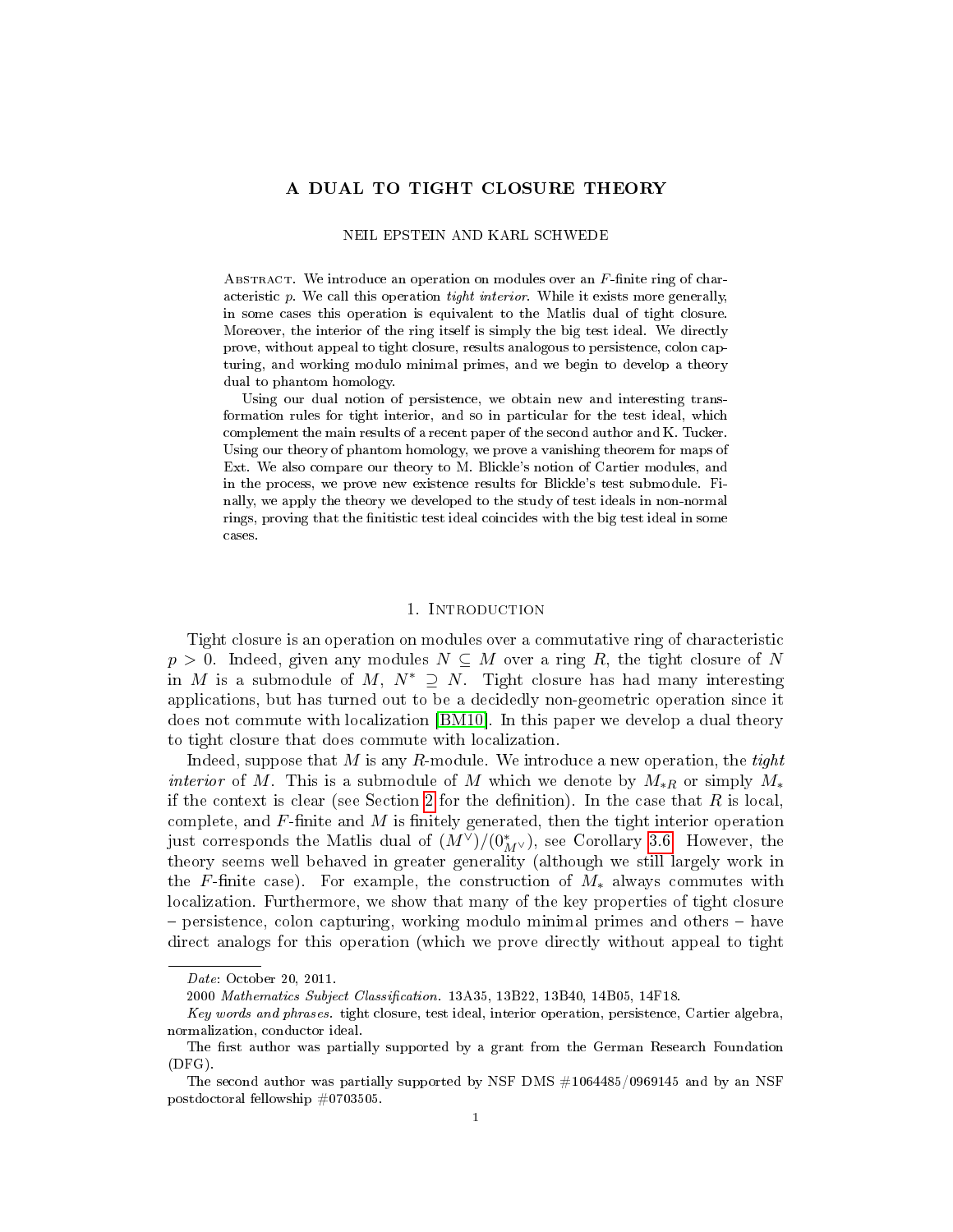closure theory), see for example Proposition [2.8,](#page-5-0) Theorem [3.4,](#page-9-0) and Theorem [3.8.](#page-11-0) We state one variant of persistence in this setting below in order to illustrate our meaning.

**Theorem [3.4.](#page-9-0)** [Co-persistence] Let  $j: R \to S$  be a ring homomorphism such that both  $R_{\text{red}}$  and  $S_{\text{red}}$  are F-finite. Let M be an R-module. Then the natural evaluation  $map \varepsilon : \text{Hom}_{R}(S, M) \to M$  restricts to the  $(-)_*$  level. In other words we have a map

$$
(\mathrm{Hom}_R(S,M))_{*S} \to M_{*R}
$$

induced by restriction of  $\varepsilon$ .

Interestingly, for a reduced  $F$ -finite ring  $R$ , if we view  $R$  as a module over itself, then  $R_*$  is simply the big test ideal of R. This was essentially pointed out in [\[HT04\]](#page-23-0). In fact, the work of  $[HT04]$  motivates our definition in general. Indeed, many of the properties of tight interior mentioned above (working modulo minimal primes, persistence, colon capturing etc.) lead to interesting and useful statements simply for big test ideals.

One of the most interesting notions to come out of tight closure theory is that of phantom homology and phantom resolutions. In Section [4,](#page-12-0) we develop a dual theory. One of the most celebrated results in tight closure theory is the vanishing theorem for maps of Tor. Using our dual theory of cophantom resolutions and co-persistence, we directly obtain a vanishing theorem for maps of Ext, stated below.

**Theorem [4.9.](#page-14-0)** [Vanishing theorem for maps of Ext] Consider a sequence of ring homomorphisms  $A \to R \to T$  such that T is F-finite and regular (or simply strongly  $F$ -regular),  $R$  is a module-finite extension of  $A$ , and both  $A$  and  $R$  are  $F$ -finite domains. Let  $M$  be a finite  $A$ -module of finite injective dimension. Then for all  $i \geq 1$ , the natural maps  $\mathrm{Ext}^i_A(T,M) \to \mathrm{Ext}^i_A(R,M)$  are zero.

Another motivation for this work is to develop connections with recent work of M. Blickle. In [\[Bli09\]](#page-22-1), cf. [\[BB09\]](#page-22-2), a theory of test submodules was developed. Suppose that R is an F-finite ring, M is a finitely generated R-module, and finally fix a graded ring  $\mathscr{D}$  of maps  $\phi: {}^e M \to M$  (for various  $e > 0$ ) with multiplication via composition cf. [\[LS01,](#page-23-1) [Sch11\]](#page-23-2). In this case, Blickle associated a submodule  $\tau(M,\mathscr{D})\subseteq M$  which he called the test submodule of M with respect to  $\mathscr{D}$  (although existence of this submodule is an open question in general), see Section [5.](#page-15-0) However, for a general module M, if we pick the canonical choice of graded ring  $\mathscr{C}_M$  (namely,  $\mathscr{C}_M$  is made up off all possible maps), then we obtain the following theorem which also proves existence of  $\tau(M, \mathscr{D})$  in a new case.

**Theorem [5.6.](#page-16-0)** Suppose that  $R$  is an  $F$ -finite reduced ring and that  $M$  is a finitely generated R-module whose support is equal to the support of R. Then  $M_* =$  $\tau(M, \mathscr{C}_M)$ . In particular,  $\tau(M, \mathscr{C}_M)$  exists.

Note that in the case that  $M = R$ ,  $\tau(R, \mathcal{C}_R)$  merely coincides with the big test ideal  $\tau_b(R)$  motivating Manuel Blickle's original definition. In the case that  $M = R$ , the fact that  $R_* = \tau(R, \mathcal{C}_R)$  was essentially proven in [\[LS01\]](#page-23-1) *cf.* [\[Sch09,](#page-23-3) [Sch11\]](#page-23-2).

Motivated by our observations on this interior operation, especially with regards to its behavior modulo minimal primes, we also study the behavior of the test ideal for non-normal rings. In particular, we obtain the following theorem: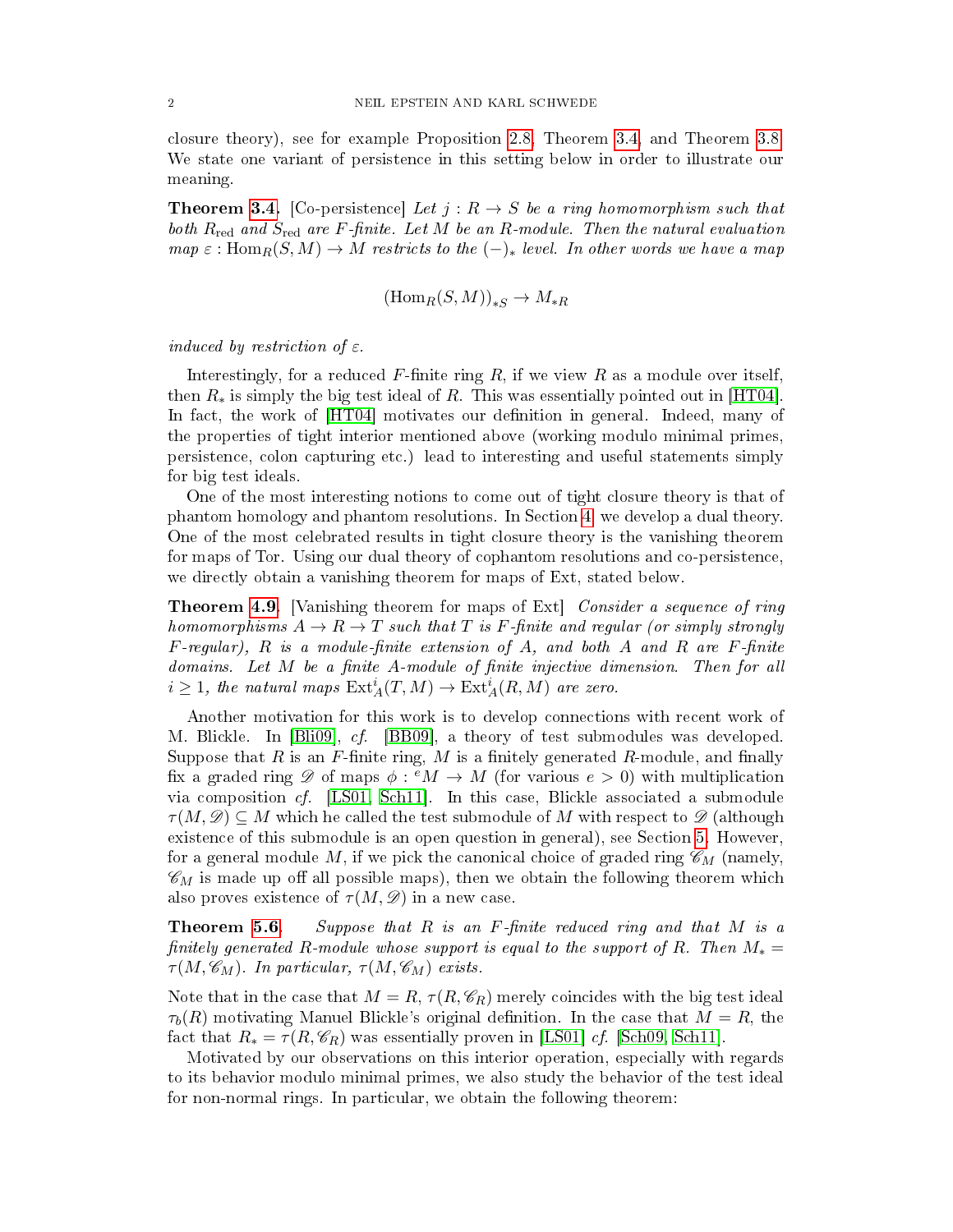**Theorem [7.10.](#page-22-3)** cf. [Theorem [7.5\]](#page-20-0) Suppose that  $R$  is an  $F$ -finite reduced ring and that  $R \subseteq R^N$  is its normalization with conductor c. If  $R^N$  is strongly F-regular, then

$$
\mathfrak{c} = \tau_{\text{fg}}(R) = \tau_b(R).
$$

Here c is the conductor ideal and  $\tau_{fg}(R)$  is the finitistic (or classical) test ideal as originally defined in [\[HH90\]](#page-23-4).

In order to prove this, we show several transformation rules for tight interior (and thus for big test ideals) under ring maps, these also rely on co-persistence mentioned above. We also explore the behavior of both the big and finitistic test ideal under normalization in general, see Section [7.](#page-19-0) However, the transformation rule for tight interior under finite maps should be of particular interest. We state this result below.

**Corollary [6.5.](#page-19-1)** Suppose that R is a F-finite reduced ring of characteristic  $p > 0$ and  $R \subseteq S$  is a finite extension with S reduced. Further suppose that L is a finite  $R$ -module whose support agrees with  $R$  and  $M$  is a finite S-module whose support agrees with S. Then:

$$
L_* = \sum_{e \ge 0} \sum_{\phi} \phi(^e(M_*))
$$

where  $\phi$  ranges over all elements of  $\mathrm{Hom}_R({}^eM,L)$ .

In particular, if  $L = R$  and  $M = S$ , then

$$
\tau_b(R) = \sum_{e \ge 0} \sum_{\phi} \phi({}^e \tau_b(S))
$$

where  $\phi$  ranges over all elements of  $\operatorname{Hom}_R(eS,R)$ .

This result should be viewed as complementary to several of the main results of [\[ST10\]](#page-23-5). In particular, this implies that the main result of [\[ST10\]](#page-23-5) is closely related to persistence in tight closure.

<span id="page-2-1"></span>Remark 1.1. As mentioned in the introduction, many of the results of this paper can be viewed as a formal dual of the results of tight closure (even though they are applied to modules for which Matlis duality need not apply). Indeed, a number of the theorems contained here-in use roughly the same proofs as in tight closure theory once we make the following identifications:

| notion | dual notion     |
|--------|-----------------|
| kernel | image           |
| sum    | intersection    |
| tensor | (covariant) Hom |

Acknowledgements: The authors would like to thank Manuel Blickle and Kevin Tucker for many valuable conversations.

# 2. Definitions and basic properties of tight interior

<span id="page-2-0"></span>Let R be a Noetherian ring of prime characteristic  $p > 0$ , such that  $R_{\text{red}}$  is an F-finite Noetherian ring of prime characteristic  $p > 0$ . Use the usual conventions  $q = p^e$  and  $q_j = p^{e_j}, q^{\prime} = p^{e^{\prime}},$  etc. For an  $R$ -module  $M$  and integers  $e \geq 0,$  let  $^eM$ denote the  $R-R$  bimodule, with element set  ${}^eM = \{ {}^e x \mid x \in M \}$  formally the same as that of  $M$ , with the same additive structure, and with  $R-R$  bimodule structure given by  $r \cdot ({}^e x) \cdot s = {}^e(r^q s x)$  for  $r, s \in R$  and  ${}^e x \in {}^e M$ .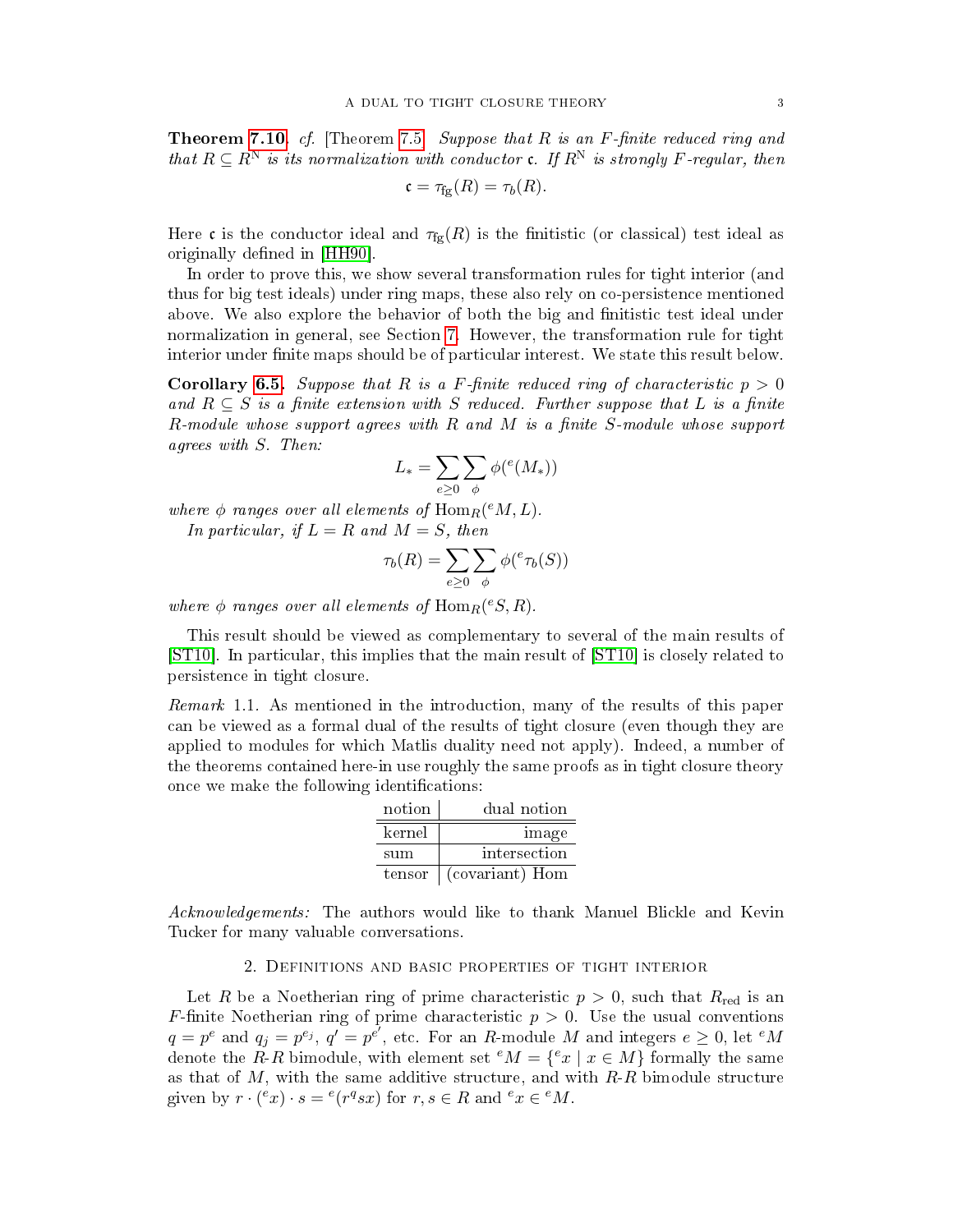Let M be an R-module. For a power  $q_0$  of p and  $c \in R^\circ$ , let

$$
M_*[c, q_0] := \sum_{q \ge q_0} \text{im} (\text{Hom}_R(^eR, M) \to M),
$$

where the map in question sends a map g to  $g(^ec)$ . Then we define the *tight interior* of  $M$ ,  $M_*$ , via:

$$
M_*:=\bigcap_{c\in R^o}\bigcap_{e_0\geq 0}M_*[c,p^{e_0}].
$$

We will consider how the tight interior changes as we vary the ring we are working over. Therefore, if M is both an R and S-module, then we use  $M_{*R}$  and  $M_{*S}$  to denote the tight interior of  $R$  as an  $R$ -module and  $S$ -module respectively.

We start by first observing how this operation behaves with respect to module maps.

<span id="page-3-1"></span>**Lemma 2.1.** Let  $f: N \to M$  be a map of R-modules. Then  $f(N_*) \subset M_*$ .

*Proof.* Suppose  $z \in N_*$ . Thus for every  $c \in R^{\circ}$ , and ever  $e_0 \geq 0$ , there exists  $e_1, \ldots, e_n > e_0$  and  $\phi_i : e_i R \to N$ ,  $e_i \ge e_0$  such that  $z = \sum_{i=1}^n \phi_i(e_i c)$ . But then  $f(z) = \sum_{i=1}^{n} f(\phi_i({}^{e_i}c)).$ 

Of course, the above map is not generally surjective. We now note that when computing interiors, we may 'reduce to the reduced case':

<span id="page-3-0"></span>**Proposition 2.2.** Let M be an R-module, and **n** the nilradical of R, so that  $R_{\text{red}} =$ R/n. Then

$$
M_{*R} = (0:_{M} \mathfrak{n})_{*R_{\text{red}}}.
$$

*Proof.* Let  $e_0$  be a fixed integer which is large enough that  $\mathfrak{n}^{[p^{e_0}]} = 0$ . Then for any  $e \ge e_0$ , we have

$$
\begin{aligned} \text{Hom}_{R}(^{e}R, M) &= \text{Hom}_{R}(R_{\text{red}} \otimes_{R_{\text{red}}} {^{e}R}, M) \\ &\cong \text{Hom}_{R_{\text{red}}}(^{e}R, \text{Hom}_{R}(R/\mathfrak{n}, M)) \\ &\cong \text{Hom}_{R_{\text{red}}}(^{e}R, (0:_{M}\mathfrak{n})). \end{aligned}
$$

All these isomorphisms are fully canonical, and from the surjection  $R \rightarrow R_{\text{red}}$ , exactness of the  $e(-)$  functor, and left-exactness of the Hom functor, we have a canonical injection  $\text{Hom}_{R_{\text{red}}}(\mathcal{C}(R_{\text{red}}), (0:_{M} \mathfrak{n})) \hookrightarrow \text{Hom}_{R_{\text{red}}}(\mathcal{C}R, (0:_{M} \mathfrak{n}))$  given by restriction. Combine this with the displayed equation and tracing what happens to elements, and we see that  $M_{*R} \supseteq (0 :_M \mathfrak{n})_{*R_{\text{red}}}.$ 

Conversely, let  $z \in M_{*R}$ . Take an arbitrary  $c \in R^{\circ}$  (so that  $\bar{c} \in (R_{\text{red}})^{\circ}$ ) and integer  $e_1$ . We may assume that  $e_1 \ge e_0$ . Since  $z \in M_{*R}$ , there is some  $e_2 \ge e_1$ such that there are R-linear maps  $f_e: e^{+e_0}R \to M$  for  $e_1 \le e \le e_2$  such that  $\sum_{e=1}^{e_2}$  $e_{e=e_1}^{e_2} f_e(e^{+e_0}c) = z$ . Systematically use the notation  $e' := e + e_0$  (so that for instance  $e'_1 = e_1 + e_0$ . By the displayed isomorphisms above, each  $f_e$  corresponds to an  $R_{\text{red}}$ -linear map  $g_e: e'R \to (0: M \mathfrak{n})$  such that  $\sum_{e=e_1}^{e_2} g_e(e'c) = z$  (indeed, for each e,  $g_e$  and  $f_e$  represent essentially the same function). Let  $j_e: {^eR} \to {^{e'}R}$  be the map defined by  $j_e({}^e x) = {}^{e'}(x^{p^{e_0}})$ . Note that  $j_e$  is  $R_{\text{red}}$ -linear via its left action. Then  $g_e \circ j_e$  kills  $^e \mathfrak{n} = \ker(^eR \twoheadrightarrow e(R_{red}))$ , so that it induces an  $R_{red}$ -linear map  $h_e: e(R_{\text{red}}) \to (0:_M \mathfrak{n})$  such that  $\sum_{e=e_1}^{e_2} h_e(e_{\overline{c}}) = z$ . Thus,  $z \in (0:_M \mathfrak{n})_{*R_{\text{red}}}$ , as was to be shown.  $\square$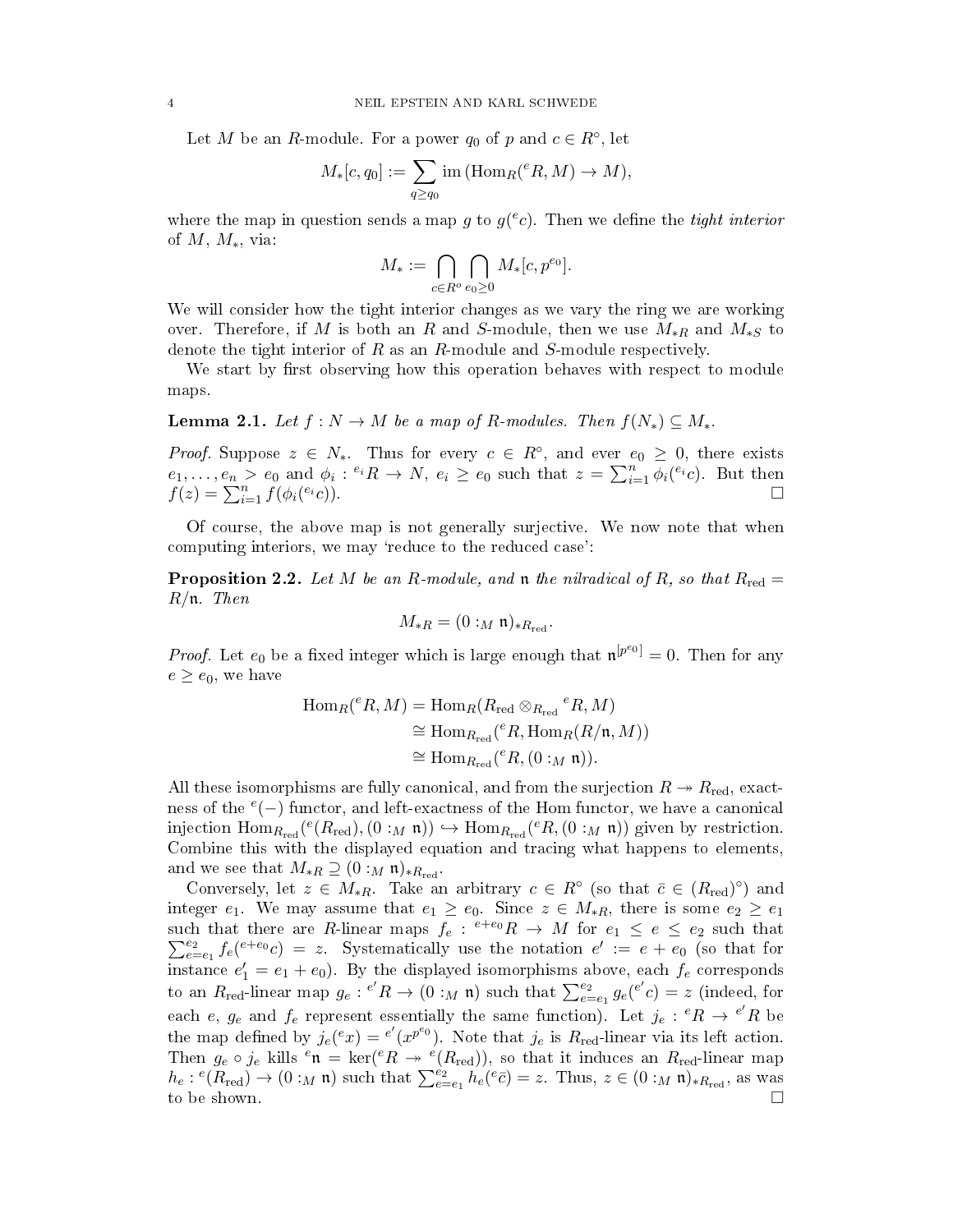An element  $c \in R^{\circ}$  (recall that  $R^{\circ}$  is the elements of R not contained in any minimal prime) is called a  $q_0$ -weak co-test element if  $M_* = M_*(c, q_0]$  for all Rmodules M. We call c a co-test element if  $M_* = M_*(c, 1]$  for all R-modules M. It is clear by definition that  $M_* \subseteq M$  for all R-modules M. To see that co-test elements exist, we show that in cases we care about, they coincide both with so-called "big" test elements and, as a bonus, with the nontrivial elements of  $R_*$ :

<span id="page-4-0"></span>**Proposition 2.3.** Let R be an F-finite reduced ring. Then  $\tau_b(R) = R_*$ .

*Proof.* This is a direct application of the equivalence "(i)  $\iff$  (ii)" from [\[HT04,](#page-23-0) Lemma 2.1] with  $\mathfrak{a} = R$ , and  $r_e = 1 = x_1^{(e)}$  $\binom{e}{1}$  for all e.

<span id="page-4-1"></span>Remark 2.4. Let R be an F-finite reduced ring. By [\[LS01\]](#page-23-1) (also see [\[HT04,](#page-23-0) Lemma 2.1]), we have  $W^{-1} \tau_b(R) = \tau_b(W^{-1}R)$  for any multiplicative subset W of R, and hence we have  $W^{-1}(R_{*R}) = (W^{-1}R)_{*(W^{-1}R)}$ .

By the same remark, if R is local then  $\tau_b(R) \otimes_R \hat{R} = \tau_b(\hat{R})$ , and hence we have  $\widehat{R_{*R}} = \widehat{R}_{* \widehat{R}}.$ 

<span id="page-4-2"></span>**Theorem 2.5.** Let R be an F-finite reduced ring. Then  $R^\circ \cap R_*$  is precisely the set of all co-test elements of R.

Hence, for any  $c \in R^{\circ}$ , c is a co-test element  $\iff c \in R_* \iff c \in \tau_b(R)$ .

*Proof.* It is clear from the definitions that any co-test element c of R is in  $R_*$ . To see this, simply note that  $R_* = R_*[c, 1]$  and consider the identity map on R.

Conversely let  $c \in R^{\circ} \cap R_{*}$ , and let M be an arbitrary R-module. Let  $q' = p^{e'}$  be a power of p, let  $g \in \text{Hom}_{R}(R^{1/q'}, M)$ , and let  $z = g(c^{1/q'})$ . Let  $d \in R^{\circ}$  and  $e_0 \geq 0$ an integer. Since  $c \in R_* ,$  there is some  $e_1 \geq e_0$  and  $R$ -linear maps  $\phi^{(e)} : R^{1/q} \to R$ such that

$$
c = \sum_{e=e_0}^{e_1} \phi^{(e)}(d^{1/q}).
$$

Then for each such  $e,$   $(\phi^{(e)})^{1/q'}$  is an  $R^{1/q'}$ -linear map (hence also an  $R$ -linear map) from  $R^{1/qq'}$  to  $R^{1/q'}$ . And we have

$$
z = g(c^{1/q'}) = \sum_{e=e_0}^{e_1} g([\phi^{(e)}(d^{1/q})]^{1/q'})
$$
  
= 
$$
\sum_{e=e_0}^{e_1} g((\phi^{(e)})^{1/q'}(d^{1/qq'})) = \sum_{e=e_0}^{e_1} (g \circ (\phi^{(e)})^{1/q'})(d^{1/qq'})
$$
  
= 
$$
\sum_{e=e_0+e'}^{e_1+e'} (g \circ (\phi^{(e-e')})^{1/q'})(d^{1/q}).
$$

But each  $g \circ (\phi^{(e-e')})^{1/q'} \in \text{Hom}_R(R^{1/q}, M)$ . Hence,  $z \in M_*[d, q'q_0] \subseteq M_*[d, q_0]$ .

Since every element of  $M_*(c, 1]$  is generated by elements like the z given above, it follows that  $M_*[c,1] \subseteq M_*$  (since d and  $q_0$  were chosen arbitrarily), whence  $M_* =$  $M_*[c,1]$ . Since M was arbitrary, c is a co-test element.

The last statement of the theorem follows by combining the first statement with Proposition [2.3.](#page-4-0)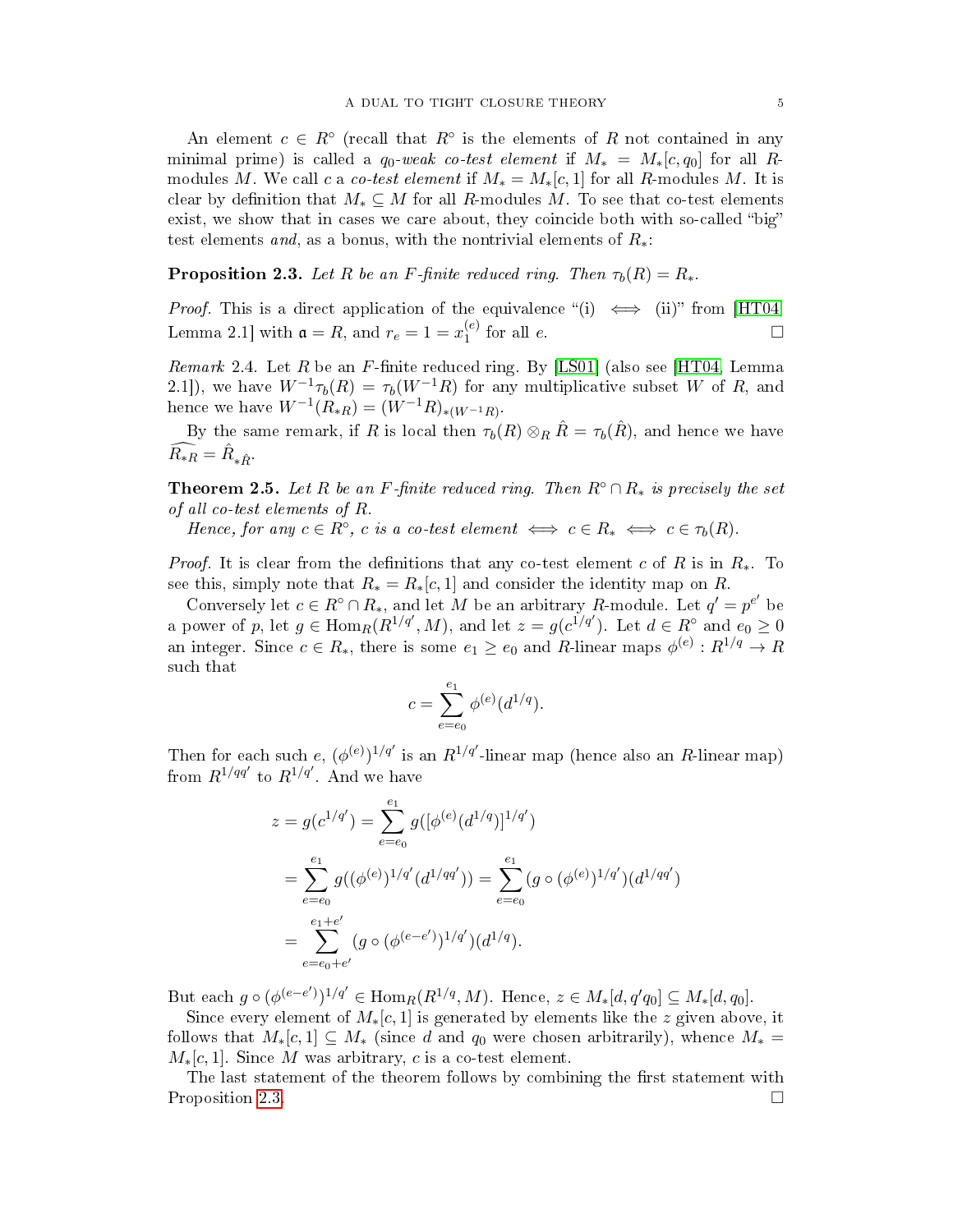Hence, by Remark  $2.4$ , "completely stable" co-test elements exist in the strong sense that if c is a co-test element, so is  $c/1 \in W^{-1}R$  for any multiplicative set W, and so is  $c/1 \in \widehat{R}_{\mathfrak{p}}$  for any  $\mathfrak{p} \in \operatorname{Spec} R$ .

Let c be a co-test element. It is clear from the definition that for all  $d \in R^{\circ}$ , dc is also a co-test element.

Remark 2.6. Since big test elements coincide with co-test elements at least in most of the cases of interest in this work, we often use the term big test element, instead of co-test element in order for the language contained in this paper to appear more familiar to experts.

**Proposition 2.7.** Let R be a ring such that  $R_{\text{red}}$  is F-finite. Then for any R-module  $M, (M_*)_* = M_*$ .

*Proof.* It is clear from the definition that  $N_* \subseteq N$  for all N. So we need only show that  $M_* \subseteq (M_*)_*$ .

Suppose first that R is not reduced, and let  $\mathfrak n$  be the nilradical of R. Then by Proposition [2.2,](#page-3-0) we have

$$
(M_{*R})_{*R} = (0:_{M_{*R}} \mathfrak{n})_{*R_{\text{red}}} = (0:_{(0:M\mathfrak{n})_{*R_{\text{red}}}} \mathfrak{n})_{*R_{\text{red}}} = ((0:_{M}\mathfrak{n})_{*R_{\text{red}}})_{*R_{\text{red}}},
$$

where the second equality holds because  $(0 :_M \mathfrak{n})_{*R_{\text{red}}}$  is a submodule of  $(0 :_M \mathfrak{n})$ , and hence its annihilator contains n.

Therefore, we may assume from now on that  $R$  is a reduced  $F$ -finite ring. By [\[HH89,](#page-23-6) Theorem 3.4], cf. [\[HH90,](#page-23-4) Section 6], there is an element  $c \in \tau_b(R) \cap R^\circ$ , which by Theorem [2.5](#page-4-2) is a co-test element. Let  $z \in M_*$ . In particular, then,  $z \in$  $M_*[c^2, 1]$ . That is, there is some  $e_1$  such that there are R-linear maps  $g_e: R^{1/q} \to M$ for each  $0 \le e \le e_1$  such that  $z = \sum_{e=0}^{e_1} g_e(c^{2/q})$ . Now define  $h_e: R^{1/q} \to M$ via  $r^{1/q} \mapsto g_e((cr)^{1/q})$ . This is clearly R-linear, and since c is a co-test element,  $\text{im } h_e \subseteq M_*$ . In particular,  $z = \sum_{e=0}^{e_1} h_e(c^{1/q}) \in (M_*)_*[c, 1] = (M_*)_*$  again since c is a co-test element.

<span id="page-5-0"></span>**Proposition 2.8** (Minimal primes). Let R be a ring such that  $R_{\text{red}}$  is F-finite, let M be an R-module, and let  $\mathfrak{p}_1,\ldots,\mathfrak{p}_n$  be the minimal primes of R. Then

$$
M_{*R}=\sum_{i=1}^n (0:_M\mathfrak{p}_i)_{*(R/\mathfrak{p}_i)}.
$$

*Proof.* By Proposition [2.2,](#page-3-0) we may immediately assume that  $R$  is reduced.

Next, we show that  $(0 :_M \mathfrak{p}_i)_{*(R/\mathfrak{p}_i)} \subseteq M_{*R}$  for all i. Let  $\mathfrak{p} = \mathfrak{p}_i$  be a minimal prime and pick  $z \in (0 :_M \mathfrak{p})_{*(R/\mathfrak{p})}$ . Let  $c \in R^{\circ}$  and  $e_0 \geq 0$ . Then in particular  $c \in R \setminus \mathfrak{p}$ , which means that  $\bar{c} \in (R/\mathfrak{p})^{\circ}$ . So there exists  $e_1 \geq e_0$  such that there are  $(R/\mathfrak{p})$ -linear maps  $g_e: {}^e(R/\mathfrak{p}) \to (0:_M \mathfrak{p})$  for  $e_0 \le e \le e_1$  where  $z = \sum_{e=e_0}^{e_1} g_e({}^e\bar{e}).$ Consider the compositions  $k_e$ :

$$
{}^eR \twoheadrightarrow {}^e(R/\mathfrak{p}) \stackrel{g_e}{\rightarrow} (0:{}_M\mathfrak{p}) \hookrightarrow M.
$$

Each  $k_e$  is R-linear and  $\sum_{e=e_0}^{e_1} k_e(e_c) = z$ . Since c and  $e_0$  were arbitrary,  $z \in M_{*R}$ .

Conversely, let  $z \in M_{*R}$ . Since R is reduced, we may let c be an element of the conductor of R that is a big test element of R, such that the image  $\bar{c}_i$  of c in  $R/\mathfrak{p}_i$  is a big test element of  $R/\mathfrak{p}_i$  for all i. To find such a c, fix any  $c' \in R^{\circ}$ such that both R and each  $R/\mathfrak{p}_i$  are regular after inverting  $c'$ . We may then take c to be a sufficiently large power of  $c'$ . We will use the fact (Theorem [2.5\)](#page-4-2) that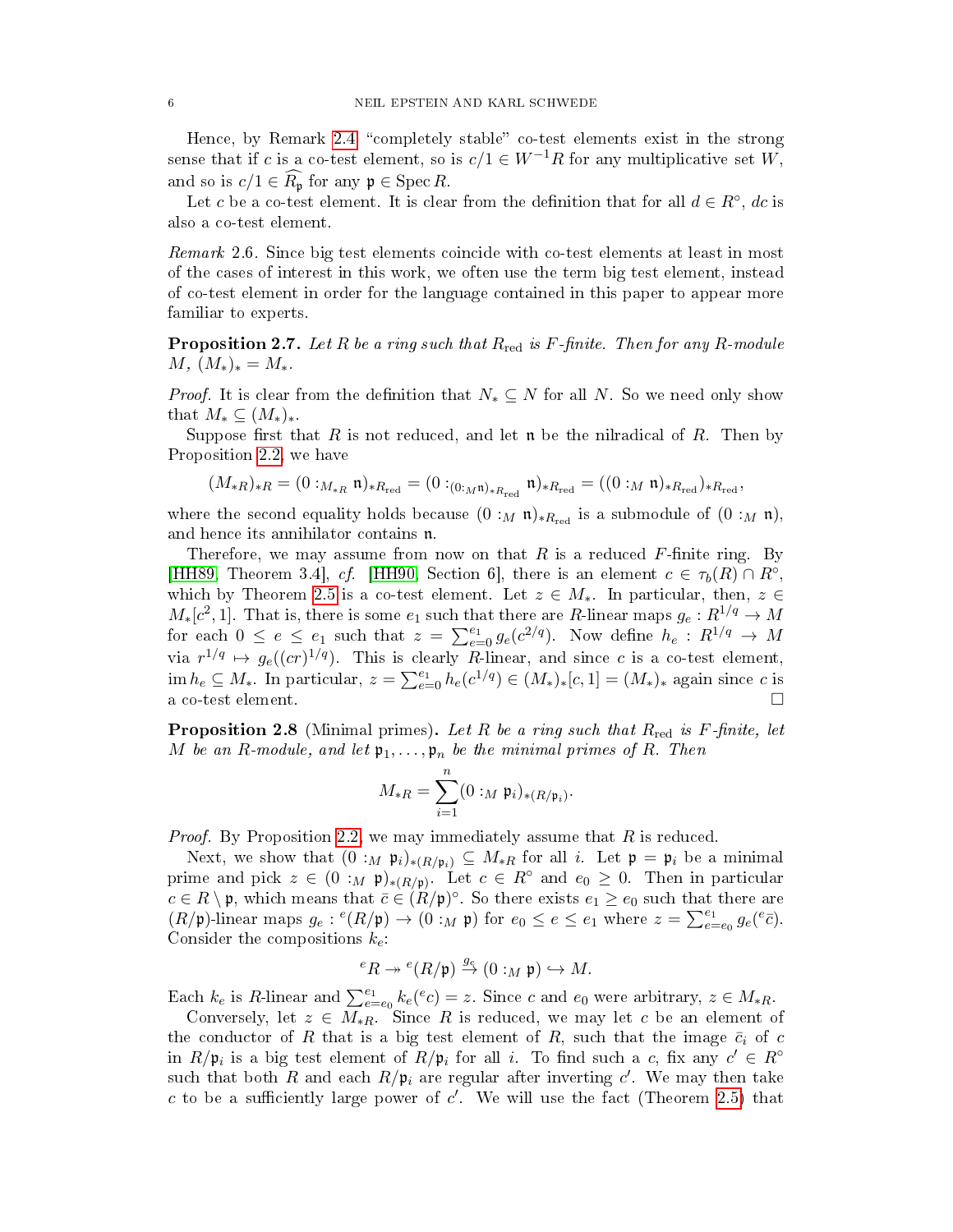big test elements and co-test elements coincide. Since  $c^2$  is a co-test element of R, there is some  $e_1 \geq 0$  such that there exist R-linear maps  $g_e: {}^eR \to M$  such that  $z = \sum_{e=0}^{e_1} g_e(e(c^2))$ . Let  $\alpha : R \hookrightarrow \bigoplus_{i=1}^n (R/\mathfrak{p}_i)$  be the canonical inclusion map. Let  $\beta$ :  $\bigoplus_{i=1}^n (R/\mathfrak{p}_i) \to R$  be the map induced by multiplication by the conductor element c, considering  $\bigoplus_{i=1}^n (R/\mathfrak{p}_i)$  to be a subring of the normalization of R. Then  $\beta \circ \alpha$  is the homothety map given by multiplication with c. For each j, let  $\gamma_j:R/\frak{p}_j\hookrightarrow \bigoplus_{i=1}^n (R/\frak{p}_i)$  be the canonical inclusion. Let  $\alpha^{(e)},\,\beta^{(e)},$  and  $\gamma^{(e)}_j$  $j^{(e)}$  be the corresponding maps on  $p^e$ th roots for each  $e \leq e_1$ . Then since  $\bar{c}_j$  is a co-test element of  $R/\frak{p}_j$  and  $g \circ \beta^{(e)} \circ \gamma_j^{(e)} \in \text{Hom}_R(e(R/\frak{p}_j),M) \cong \text{Hom}_{R/\frak{p}_j}(e(R/\frak{p}_j),(0:_M\frak{p}_j))$  for each  $1 \leq j \leq n$ , we have  $z_{j,e} := g(\beta^{(e)}(\gamma_j^{(e)}))$  $(j^{(e)}(\bar{e}_{\bar{G}}))) \in (0:_{M} \mathfrak{p}_{j})_{*(R/\mathfrak{p}_{j})}$ . Hence,

$$
z = \sum_{e} g_e({}^e(c^2)) = \sum_{e} g_e(\beta^{(e)}(\alpha^{(e)}(^e c)))
$$
  
= 
$$
\sum_{e} g(\beta^{(e)}(\sum_{j=1}^n \gamma_j^{(e)}({}^e \bar{c}_j))) = \sum_{j} \sum_{e} z_{j,e} \in \sum_{j=1}^n (0 :_M \mathfrak{p}_j)_{*(R/\mathfrak{p}_j)}.
$$

Combined with Proposition [2.3,](#page-4-0) this leads to a new description of the big test ideal of certain reduced rings, which has obvious connections to the work of [\[HH94,](#page-23-7) [BS02,](#page-22-4) [HT04,](#page-23-0) [ST10,](#page-23-5) [Vas98,](#page-23-8) [Tra99\]](#page-23-9). We will return to this issue in Section [7:](#page-19-0)

**Corollary 2.9.** Let R be an F-finite reduced Noetherian ring of positive prime characteristic, and let  $\{\mathfrak{p}_1,\ldots,\mathfrak{p}_n\}$  be the minimal primes of R. Then

$$
\tau_b(R)\subseteq \sum_{i=1}^n (0:\mathfrak{p}_i),
$$

with equality if all of the quotient domains  $R/\mathfrak{p}_i$  are strongly F-regular.

*Proof.*  $R_{*R} = \sum_{i=1}^{n} (0 : \mathfrak{p}_i)_{*(R/\mathfrak{p}_i)} \subseteq \sum_{i=1}^{n} (0 : \mathfrak{p}_i)$ , with equality if each of these modules equals its tight interior, which follows (by Proposition [2.15\)](#page-7-0) if  $R$  is strongly  $F$ -regular.

We now discuss a transformation rule for tight interior under a flat morphism that sends a test element to a test element. We can think of this as a reverse sort of persistence.

<span id="page-6-0"></span>**Proposition 2.10.** Let  $\phi: R \to S$  be a flat homomorphism of reduced F-finite rings such that there is some  $c \in R$  which is a big test element for R and that  $\phi(c)$  is a big test element for S. Then for any R-module M, we have  $(S \otimes_R M)_{*S} \subseteq S \otimes_R (M_{*R})$ . Proof. Let  $c \in \tau_b(R) = R_*$  be an element such that  $\phi(c) \in \tau_b(S) = S_{*S}$ . Let  $\alpha \in (S \otimes_R M)_{*S}$ . Then there exist S-linear maps  $g_e \, : \, S^{1/q} \, \to \, S \otimes_R M$  with  $\alpha = \sum_{e=0}^{e_1} g_e(\phi(c)^{1/q})$ . Let  $j_e : S \otimes_R R^{1/q} \to S^{1/q}$  be the natural map given by  $s \otimes r^{1/q} \mapsto s\phi(r)^{1/q}$ . Then we have  $\sum_e (g_e \circ j_e)(1 \otimes c^{1/q}) = \sum_e g_e(\phi(c)^{1/q}) = \alpha$ .

But  $g_e \circ j_e \in \text{Hom}_S(S \otimes_R R^{1/q}, S \otimes_R M) \cong S \otimes_R \text{Hom}_R(R^{1/q}, M)$ , where the isomorphism holds because  $R^{1/q}$  is finite over R and S is a flat R-algebra. That is, there exist  $n \in \mathbb{N}$ ,  $s_{i,e} \in S$  and  $h_{i,e} \in \text{Hom}_R(R^{1/q}, M)$  such that  $g_e \circ j_e \simeq$  $\sum_{i=1}^{n} s_{i,e} \otimes h_{i,e}$  under this isomorphism. Since each  $h_i(c^{1/q}) \in M_{*R}$ , we have

$$
\alpha = \sum_e (g_e \circ j_e)(c^{1/q}) = \sum_i \sum_e s_{i,e} \otimes h_{i,e}(c^{1/q}) \in S \otimes_R M_{*R},
$$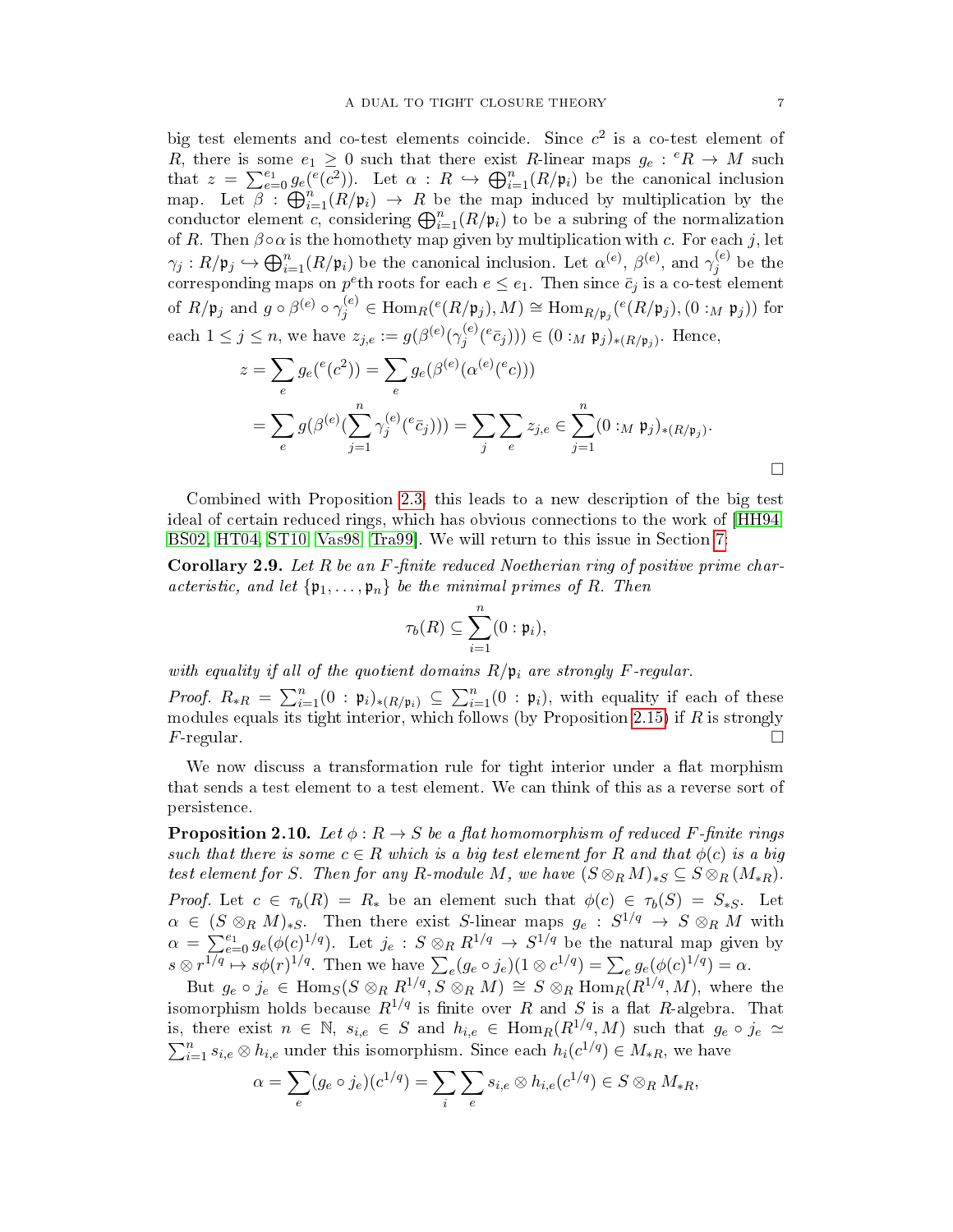as required.  $\square$ 

Under the additional hypothesis that  $S \otimes_R R^{1/q} \cong S^{1/q}$  is an isomorphism, we obtain equality. Note that this condition is automatically satisfied if  $R \to S$  is étale. Indeed, variants on following question in the context of test ideals was explored extensively in [\[BS02\]](#page-22-4). In particular, one might expect a number of improvements to the following theorem following the ideas of [\[BS02\]](#page-22-4), also see [\[HT04,](#page-23-0) Theorem 3.3].

<span id="page-7-1"></span>**Proposition 2.11.** Let R be an F-finite reduced ring, and let  $\phi : R \to S$  be a flat Ffinite reduced R-algebra. Suppose that there is some  $c \in R$  which is a big test element and that  $\phi(c)$  is a big test element for S. Further suppose that for any power  $q = p^e$ of p the natural S-module map  $S\otimes_R R^{1/q}\to S^{1/q}$  is an isomorphism. Then for any R-module M, we have  $S \otimes_R (M_{*R}) = (S \otimes_R M)_{*S}$  as S-submodules of  $S \otimes_R M$ .

*Proof.* The inclusion  $(2)$  follows from Proposition [2.10,](#page-6-0) thus pick any  $z \in M_{*R}$ . Then there exist maps  $h_e \in \text{Hom}_R(R^{1/q}, M)$  such that  $z = \sum_e h_e(c^{1/q})$ . Now

 $1 \otimes h_e \in S \otimes_R \text{Hom}_R(R^{1/q}, M) \cong \text{Hom}_S(S \otimes_R R^{1/q}, S \otimes_R M) \cong \text{Hom}_S(S^{1/q}, S \otimes_R M).$ 

where the last isomorphism holds because we assumed that  $S \otimes_R R^{1/q} \cong S^{1/q}$  Hence, each  $(1 \otimes h_e)(\phi(c)^{1/q}) \in (S \otimes_R M)_{*S}$ , so that their sum  $1 \otimes z \in (S \otimes_R M)_{*S}$ .

In particular, we get corresponding results regarding localization and completion:

Corollary 2.12. Let  $R$  be an  $F$ -finite reduced ring, and  $M$  an  $R$ -module. If  $R$ is local, then  $\hat{R} \otimes_R (M_{*R}) \cong (\hat{R} \otimes_R M)_{*\hat{R}}$ . If W is any multiplicative set, then  $W^{-1}(M_{*R}) \cong (W^{-1}M)_{*(W^{-1}R)}$ 

*Proof.* If R is F-finite and reduced, then so is  $W^{-1}R$ , and it is clear that  $W^{-1}R \otimes_R R$  $R^{1/q} \cong (W^{-1}R)^{1/q}$ . If R is moreover local, then it follows from considering the inverse limit of the R-modules  $R/(\mathfrak{m}^{[q]})^n$  (for fixed q and varying n) that  $\hat{R}^{1/q} \cong$ <br> $\widehat{R}^{1/q} \sim \widehat{R} \otimes R^{1/q}$  where the second isomorphism follows from the feat that  $R^{1/q}$  is  $(\widehat{R}^{1/q}) \cong \widehat{R} \otimes_R R^{1/q}$ , where the second isomorphism follows from the fact that  $R^{1/q}$  is finitely generated as an R-module. Then the result follows from Proposition [2.11.](#page-7-1)  $\Box$ 

**Definition 2.13.** We call a ring R F-coregular if for all R-modules M,  $M = M_*$ .

In particular, the previous Proposition shows that if R is  $F$ -coregular, so is  $R_W$ for all multiplicative sets  $W \subseteq R$ . The following is a strong converse:

**Proposition 2.14.** Let R be an F-finite reduced ring. Suppose either that  $R_m$  is F-coregular for all  $\mathfrak{m} \in \text{Max}(R)$ , or that there is some set  $f_1, \ldots, f_n \in R$  such that  $(f_1,\ldots,f_n)=R$  and  $R_{f_i}$  is F-coregular for all  $1\leq i\leq n$ . Then R is F-coregular.

*Proof.* Let M be an R-module. Then we either have  $(M_{*R})_{\mathfrak{m}} = (M_{\mathfrak{m}})_{*R_{\mathfrak{m}}} = M_{\mathfrak{m}}$  for all  $\mathfrak{m} \in \text{Max}(R)$ , or  $(M_{f_i})_{*R_{f_i}} = (M_{*R})_{f_i} = M_{f_i}$  for all  $1 \leq i \leq n$ . Since equality of modules is a local property, both with respect to localization at points and with respect to open covers, the conclusion follows.

In the situations dealt with here, however, F-coregularity isn't really a new concept.

<span id="page-7-0"></span>**Proposition 2.15.** Let R be a ring such that  $R_{\text{red}}$  is F-finite. Then R is F-coregular if and only if it is strongly F-regular.

 $\Box$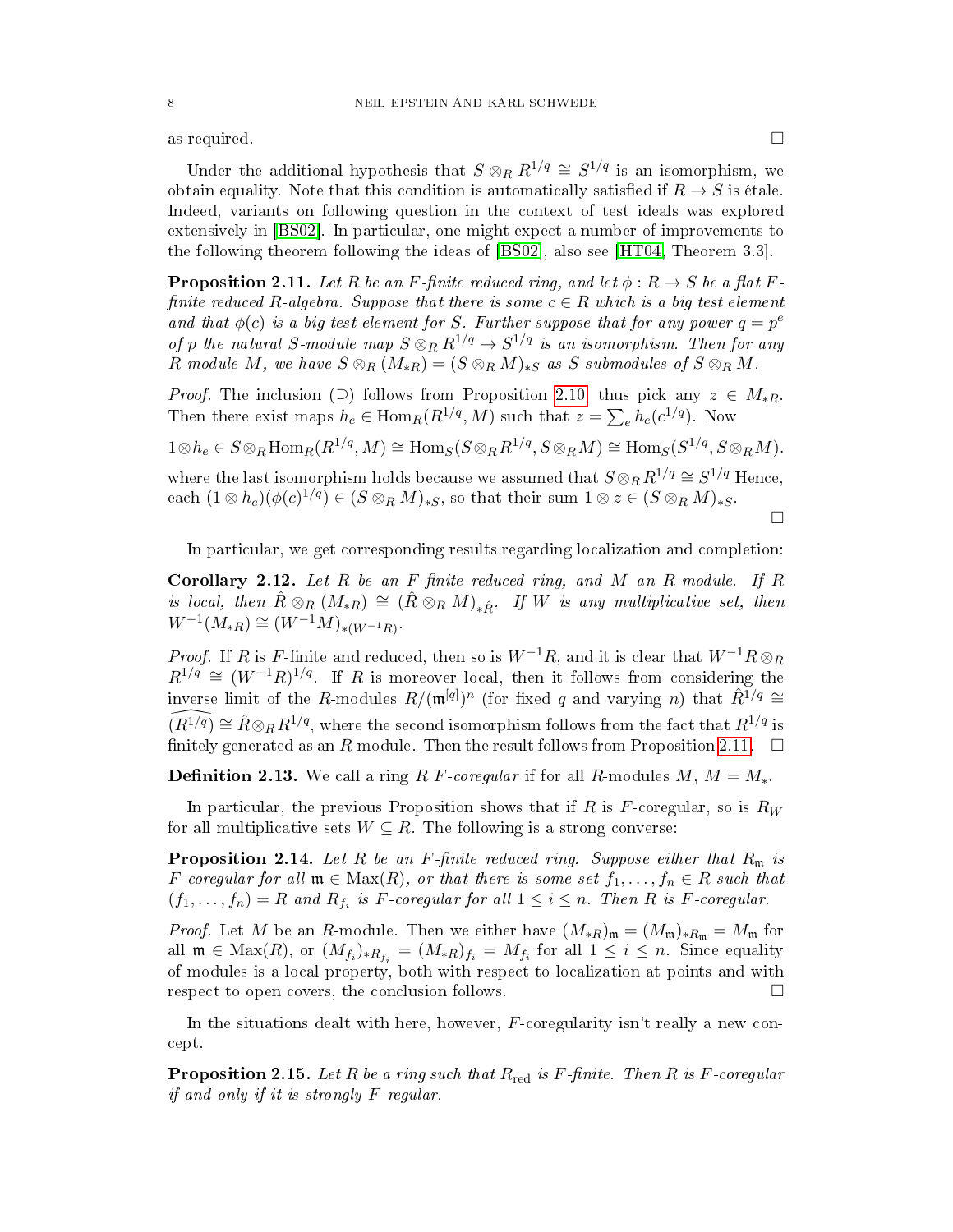*Proof.* Since both conditions imply the ring is reduced (the former because of Propo-sition [2.2\)](#page-3-0), we may assume R is an F-finite reduced ring.

If R is F-coregular, then in particular  $R = R_* = \tau_b(R)$ , so that R is also strongly  $F$ -regular.

Conversely, suppose  $R$  is strongly  $F$ -regular. Let  $c$  be a big test element of  $R$ and let M be any R-module. For some q there is an R-linear map  $g: R^{1/q} \to R$ sending  $c^{1/q} \mapsto 1$ . Let  $z \in M$  and let  $h : R \to M$  be the map  $r \mapsto rz$ . Then  $(h \circ g) \in \text{Hom}_{R}(R^{1/q}, M)$  and  $(h \circ g)(c^{1/q}) = z$ , so  $z \in M_{*}$ . Hence  $M = M_{*}$ , and since M was arbitrary, R is F-coregular.

# 3. Co-persistence, co-contraction, co-colon capturing, and duality WITH TIGHT CLOSURE

While tight interior is a distinct notion as compared to tight closure, it has many analogous formal properties. In this section we establish these results. In somewhat more specialized settings, we also prove that tight interior is dual to tight closure [3.6.](#page-10-0)

Persistence is one of the most important tools in any closure operation. Here we discuss a dual notion in the sense of Remark [1.1.](#page-2-1)

<span id="page-8-0"></span>**Lemma 3.1** (Co-persistence, first case). Let  $j: R \rightarrow S$  be a ring homomorphism between not-necessarily reduced rings, M an R-module, and consider  $\text{Hom}_R(S, M)$ as an S-module. Assume either:

- that R has a co-test element c whose image in S is not in any minimal prime of S, or
- that  $j(R^{\circ}) \subseteq S^{\circ}$ .

Then in the canonical R-linear evaluation map  $\varepsilon$  :  $\text{Hom}_R(S, M) \to M$  given by  $\varepsilon(g) := g(1)$ , we have  $\varepsilon(\text{Hom}_R(S,M)_{*S}) \subseteq M_{*R}$ . That is,  $\varepsilon$  restricts to a map  $\varepsilon' : \text{Hom}_R(S, M)_{*S} \to M_{*R}.$ 

*Proof.* Let  $g \in \text{Hom}_{R}(S, M)_{*S}$ . Let c either be a co-test element of R whose j-image is in  $S^{\circ}$ , or if  $j(R^{\circ}) \subseteq S^{\circ}$  then we let  $c \in R^{\circ}$  be arbitrary. Let  $d = j(c)$  and  $e_0 \geq 0$ . Since  $j(c) \in S^{\circ}$ , there is some  $e_1 \geq e_0$  such that there exist S-linear maps  $\phi_e$ :  ${}^eS \to \text{Hom}_R(S, M)$  such that  $g = \sum_{e=e_0}^{e_1} \phi_e({}^e j(c))$ . Then consider the R-linear compositions  ${}^eR \stackrel{e_j}{\rightarrow} {}^eS \stackrel{\phi_e}{\rightarrow} \text{Hom}_R(S, M) \stackrel{\varepsilon}{\rightarrow} M$ . We have

$$
g(1) = \varepsilon(g) = \sum_{e=e_0}^{e_1} (\varepsilon \circ \phi_e \circ ^e j)(e^e c),
$$

showing that  $\varepsilon(g) \in M_{*R}$ , as required.

In the case that  $j: R \to S$  is a module finite domain inclusion, things are simpler. The next result is dual in the sense of Remark [1.1](#page-2-1) to the fact that tight closure captures contractions from module finite extensions.

<span id="page-8-1"></span>**Proposition 3.2** (Co-contraction). Let  $j: R \to S$  be a module-finite inclusion of F-finite domains. Then the restricted evaluation map  $\varepsilon'$ : Hom $_R(S, M)_{*S} \to M_{*R}$  of Lemma [3.1](#page-8-0) is surjective.

*Proof.* Let  $c \in \mathbb{R}^{\circ}$  be a big test element shared by R and S, the existence of which follows immediately from [\[HH89,](#page-23-6) Theorem 3.4]. Clearly then Lemma [3.1](#page-8-0) applies, so we get the map  $\varepsilon'$ . For surjectivity, let  $z \in M_{*R}$ . There is a nonzero R-linear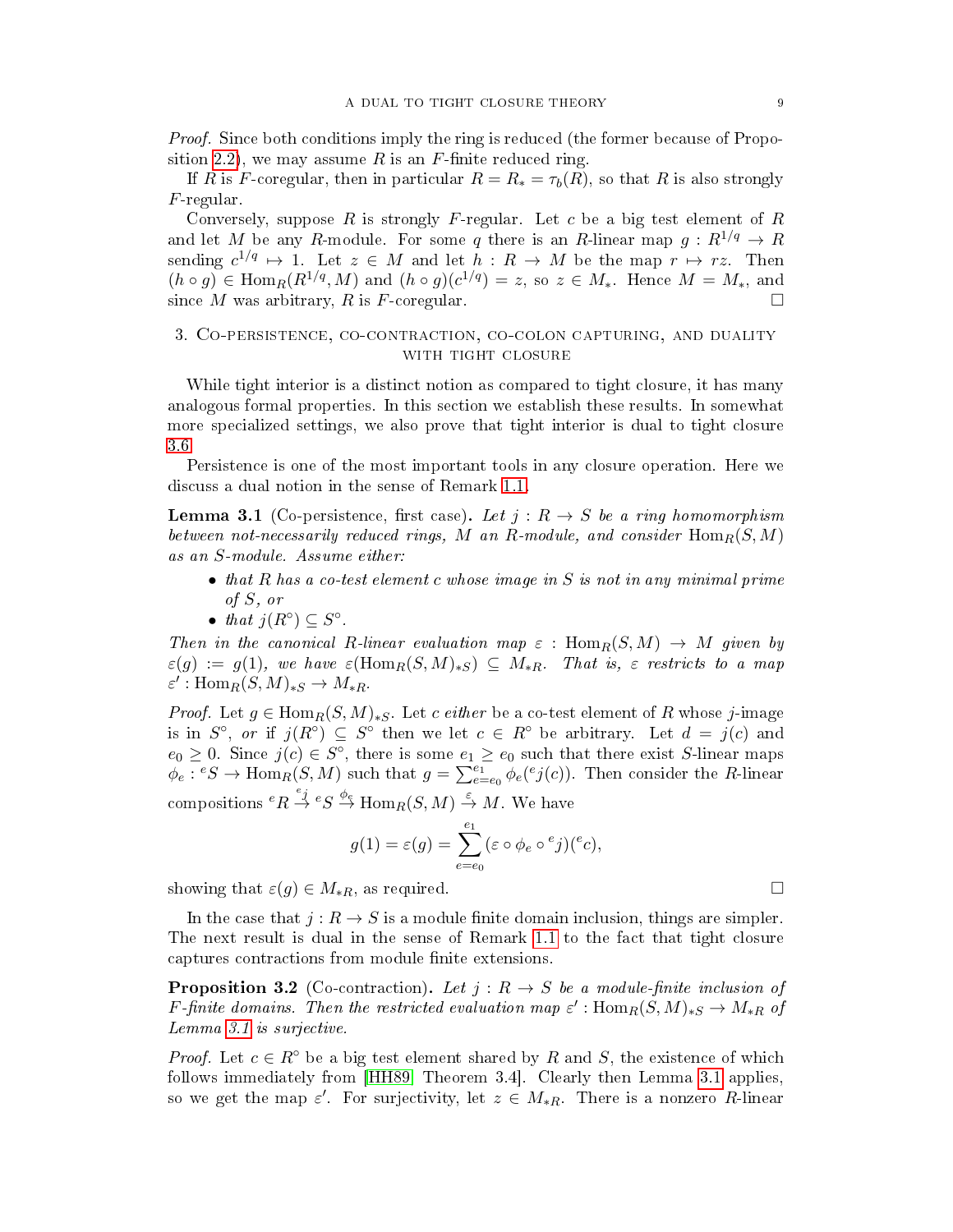map  $f : S \to R$ . Let  $d = f(1)$ . Then for some  $e_1 \geq 0$ , there exist R-linear maps  $g_e: R^{1/q} \to M$  for  $0 \le e \le e_1$  such that  $\sum_{e=0}^{e_1} g_e((dc)^{1/q}) = z$ . Then  $\sum_e (g_e \circ$  $f^{1/q})(c^{1/q}) = z$ . Define  $h_e: S^{1/q} \to \text{Hom}_R(S, M)$  by  $h_e(s^{1/q})(t) := (g \circ f^{1/q})(t \cdot s^{1/q})$ . Then  $h_e$  is S-linear, and letting  $j_e := h_e(c^{1/q})$ , we have  $\varepsilon(\sum_e j_e) = \sum_e j_e(1) = z$ , and moreover each  $j_e \in \text{Hom}_R(S, M)_{*S}$  by construction since c is a big test element for S. Thus  $\varepsilon'$  is surjective.

<span id="page-9-1"></span>**Lemma 3.3** (Co-persistence, second case). Suppose R is an F-finite domain and Q is a height one prime, and  $M$  any  $R$ -module. Then the evaluation map restricts as in Lemma [3.1](#page-8-0) when  $S = R/Q$ .

*Proof.* Let R' be the normalization of R, let Q' be a prime of R' that lies over Q, and  $T := R'/Q'$ . Then there is a big test element c of  $R'$  that is not in  $Q'$ , indeed, the big test ideal is not contained in any height-one prime since  $R$  is normal and thus the singular locus of  $Spec R$  is of codimension  $\geq 2$  (note the big test ideal cuts out a scheme that is trivial wherever R is regular). Then the map  $R' \rightarrow T$  satisfies the conditions of Lemma [3.1.](#page-8-0) Moreover, the map  $S \to T$  is an injective modulefinite inclusion of domains. So the evaluation maps  $\alpha$  :  $\operatorname{Hom}_R(R',M)\rightarrow M$  and  $\beta: \mathrm{Hom}_R(T,M) \to \mathrm{Hom}_R(R',M)$  restrict to maps on the  $(-)_*$  level (by Lemma [3.1\)](#page-8-0), and the evaluation map

$$
\gamma: \operatorname{Hom}_S(T, \operatorname{Hom}_R(S, M)) \cong \operatorname{Hom}_R(S \otimes_S T, M) \cong \operatorname{Hom}_R(T, M) \to \operatorname{Hom}_R(S, M)
$$

restricts to a surjection on the  $(-)_*$  level (by Proposition [3.2\)](#page-8-1). To see that the evaluation map  $\delta : \text{Hom}_R(S, M) \to M$  restricts to a map on the  $(-)_*$  level, consider the following commutative diagram:

$$
\text{Hom}_R(T, M) \xrightarrow{\gamma} \text{Hom}_R(S, M)
$$
\n
$$
\downarrow^{\beta} \qquad \qquad \downarrow^{\delta}
$$
\n
$$
\text{Hom}_R(R', M) \xrightarrow{\alpha} M
$$

Let  $g \in \text{Hom}_{R}(S, M)_{*S}$ . Then  $g = \gamma(h)$  for some  $h \in \text{Hom}_{R}(T, M)_{*T}$ . We have  $\delta(g) = \delta(\gamma(h)) = \alpha(\beta(h)) \in M_{*R}$ , since both  $\alpha$  and  $\beta$  restrict to maps on the  $(-)_*$  $\overline{\text{level}}$ .

<span id="page-9-0"></span>**Theorem 3.4** (Co-persistence). Let  $j: R \rightarrow S$  be a ring homomorphism such that both  $R_{\text{red}}$  and  $S_{\text{red}}$  are F-finite. Let M be an R-module. Then the natural evaluation  $map \varepsilon : \text{Hom}_R(S, M) \to M$  restricts to the  $(-)_*$  level. (That is co-persistence holds at this level of generality for tight interiors of modules.)

*Proof.* First note that we can replace S by  $S/P$  for some minimal prime P of S. Indeed, let  $\phi \in \text{Hom}_{R}(S, M)_{*S}$ , let  $P_1, \ldots, P_n$  be the minimal primes of S, and let  $\pi_i: S \twoheadrightarrow S/P_i$  be the natural surjections. Note that

$$
\text{Hom}_{R}(S/P_i, M) \cong \text{Hom}_{R}(S \otimes_{S} S/P_i, M)
$$
  

$$
\cong \text{Hom}_{S}(S/P_i, \text{Hom}_{R}(S, M)) \cong (0 :_{\text{Hom}_{R}(S, M)} P_i)
$$

and then apply Proposition [2.8,](#page-5-0) to obtain that  $\phi = \sum_{i=1}^{n} \phi_i \circ \pi_i$  for some elements  $\phi_i \in \text{Hom}_R(S/P_i, M)_{\ast (S/P_i)},$  so that if the statement holds for all the  $S/P_i,$  then  $\varepsilon(\phi) = \phi(1) = \sum_{i=1}^n \phi_i(\overline{1}) \in M_{*R}.$ 

So from now on we may assume S is an integral domain. Let  $Q := \text{ker } j$ , which must then be prime.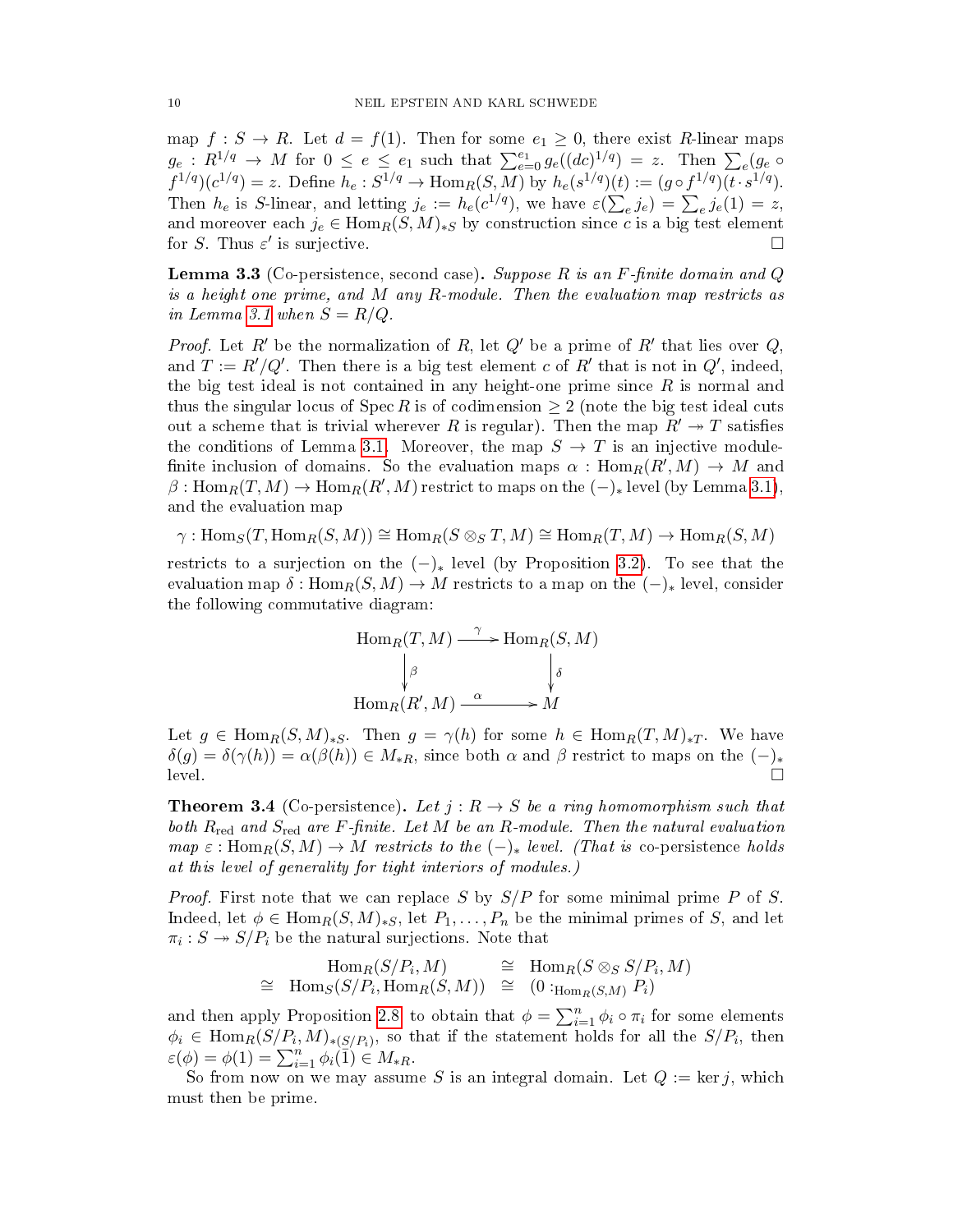*Claim.* We may replace S by  $R := R/Q$ .

*Proof of claim.* For let  $h \in \text{Hom}_R(S, M)_{*S}$ . Take an arbitrary  $\bar{c} \in \bar{R}^{\circ}$ ; then  $\bar{c} \in S^{\circ}$ as well. Take an arbitrary positive integer  $e_0$ . Then there is some  $e_1 \geq e_0$  such that there exist S-linear maps  $g_e : S^{1/q} \to \text{Hom}_R(S, M)$  such that  $h = \sum_{e=e_0}^{e_1} g_e(\bar{c}^{1/q})$ . For each such  $e$ , denote the following composition by  $k_e$ .

$$
(\bar{R})^{1/q} \hookrightarrow S^{1/q} \stackrel{g_e}{\to} \text{Hom}_R(S, M) \to \text{Hom}_R(\bar{R}, M),
$$

where the rightmost map is restriction. It is clear that each  $k_e$  is  $\bar{R}$ -linear and that  $\sum_{e}^{e_1}$  $e_{e=e_0}^{e_1} k_e(\bar{c}^{1/q}) = h|_{\bar{R}},$  where  $h|_{\bar{R}}$  denotes the image of h in  $\text{Hom}_R(\bar{R}, M)$ . Since  $e_0$ and  $\bar{c}$  were arbitrary, it follows that  $h|_{\bar{R}} \in \text{Hom}_{R}(\bar{R}, M)_{*R}$ .

Now that we have proved the claim, we may assume that  $S = \bar{R} = R/Q$ , with j the natural surjection. Take a saturated chain

$$
Q_0 \subset Q_1 \subset \cdots \subset Q_\ell = Q
$$

of prime ideals in  $R$ , where  $Q_0$  is a minimal prime of  $R$ . We may replace  $R$  by  $R/Q_0$  because of Proposition [2.8.](#page-5-0) Then the conclusion follows from Lemma [3.3](#page-9-1) and induction on  $\ell$ , with  $\ell = 1$  being the base case of the induction.

<span id="page-10-1"></span>**Proposition 3.5** (Duality with tight closure). Let R be an F-finite reduced ring, let E be an injective R-module, and let  $(-)'$  be the contravariant functor given by  $(-)' := \text{Hom}_{R}(-, E)$  on the category of R-modules. Let M be an arbitrary R-module. Then

$$
(M_*)'\cong M'/0^*_{M'}.
$$

*Proof.* Let c be a big test element for  $R$ .

Let  $j: M_* \hookrightarrow M$  be the canonical injection, and  $j': M' \twoheadrightarrow (M_*)'$  the corresponding surjection. In other words, for a map  $f: M \to E$ ,  $j'(f) := f \circ j = f|_{M_*}$ . We will show that ker  $j' = 0^*_{M'}$ .

Since  $E$  is injective, for *finitely generated*  $R$ -modules  $L$ , there is a canonical isomorphism [\[Bou98,](#page-22-5) Chapter 2, Exercise 14, p. 45].

 $\alpha_L : L \otimes_R \text{Hom}_R(M, E) \to \text{Hom}_R(\text{Hom}_R(L, M), E)$ 

given by  $(\alpha_L(\ell \otimes f))(g) := f(g(\ell))$  for  $g \in \text{Hom}_R(L, M)$ . We apply this below to the finite R modules  $R^{1/q}$ .

Let  $f \in M'$ . Consider what it means to say that  $f \in 0^*_{M'}$ . It is equivalent to say that  $c^{1/q} \otimes f = 0$  in  $R^{1/q} \otimes_R M'$  for all powers q of p. By the isomorphisms  $\alpha_{R^{1/q}}$ , it is equivalent to say that  $f(g(c^{1/q})) = 0$  for all R-linear maps  $g : R^{1/q} \to M$ . But since  $M_*$  is the submodule of  $M$  generated by such images  $g(c^{1/q})$ , another equivalent condition is to say that  $0 = f(M_*) = \text{im} (f \circ j) = \text{im} j'(f)$ . In other words,  $f \in 0^*_{M'}$ if and only if  $f \in \text{ker}(j')$ . That is,

$$
M'/0^*_{M'} = M'/\ker(j') \cong \text{im } j' = (M_*)',
$$

as was to be shown.  $\square$ 

<span id="page-10-0"></span>**Corollary 3.6.** Let  $(R, \mathfrak{m})$  be a complete reduced Noetherian local ring of characteristic p, and let  $(-)^\vee$  denote the Matlis duality functor. Let L be either an Artinian or a finitely generated  $R$ -module (or any other Matlis-dualizable module). Then

$$
(L_*)^\vee\cong L^\vee/0^*_{L^\vee}\qquad and \qquad (L^\vee)_*\cong (L/0^*_L)^\vee.
$$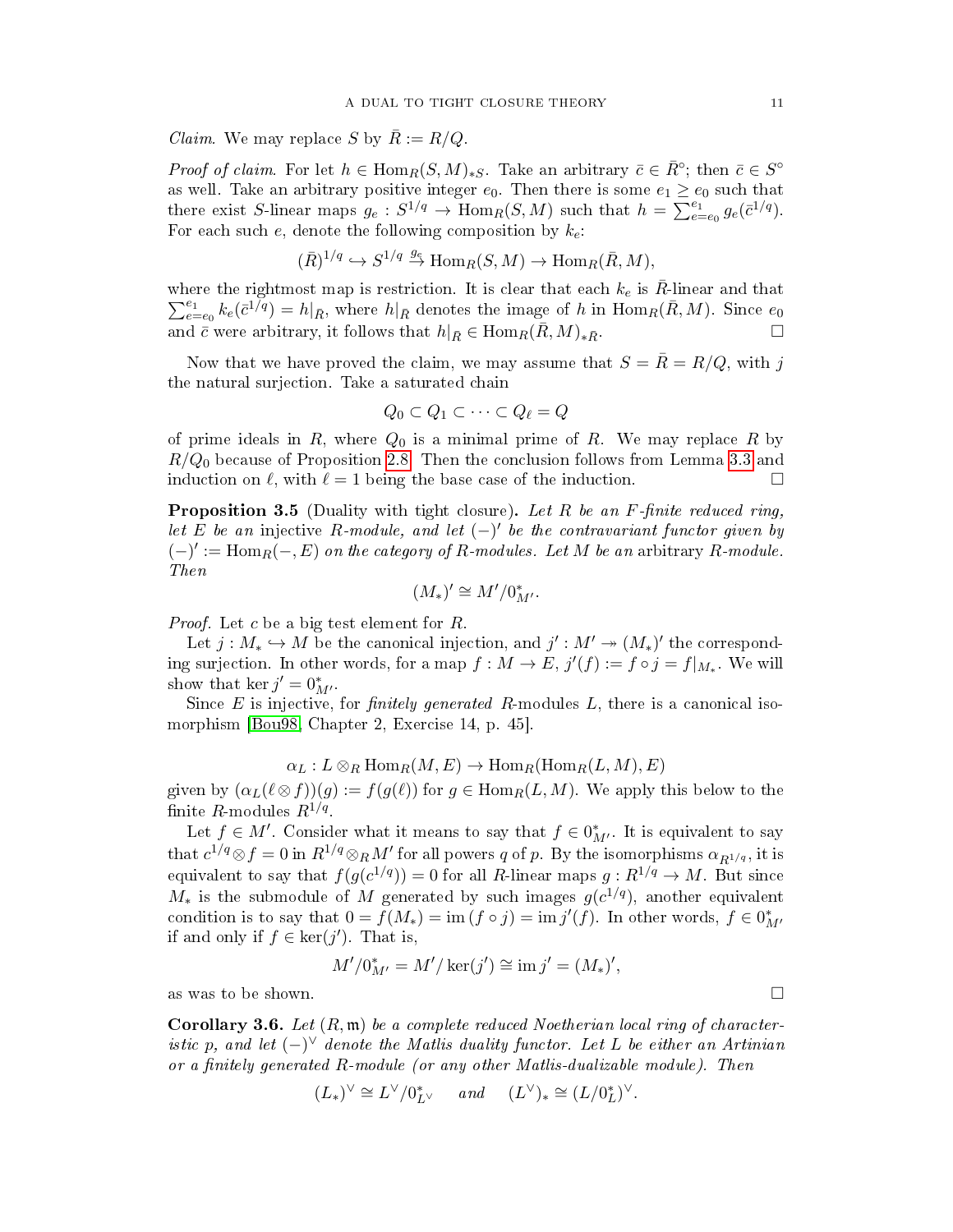*Proof.* The first statement follows from letting  $M = L$  and  $E = E_R(R/\mathfrak{m})$  in Propo-sition [3.5.](#page-10-1) As for the second, let  $M = L^{\vee}$  and  $E = E_R(R/\mathfrak{m})$  in Proposition 3.5. Then  $L \cong M^{\vee}$  by Matlis duality, and

$$
(L/0_L^*)^\vee = (M^\vee/0_{M^\vee}^*)^\vee \cong ((M_*)^\vee)^\vee \cong M_* = (L^\vee)_*,
$$

where the last isomorphism follows from Matlis duality.

Hence, we obtain immediately many statements about tight interiors, at least in the complete case, by "dualizing" various theorems of tight closure theory. Indeed, this is how we obtained the motivation for `co-persistence' and `co-contraction' statements. For example, consider the following.

*Remark* 3.7. It would be natural to say that a  $F$ -finite ring  $R$  is  $F$ -corational if it is Cohen-Macaulay and  $(\omega_R)_* = \omega_R$ . This concept already coincides with the definition of  $F$ -rationality in this context as can be readily verified, so we will say no more about it.

Colon capturing is an extremely useful property of tight closure, and so we should expect that interesting dual statements can be made with respect to tight interior and test ideals. First we explain what a dual version of colon capturing would be. In fact, the following is essentially dual to [\[Hun96,](#page-23-10) Theorem 3.1A], which says that if R, A are as given below and I, J are ideals of A, then  $(IR:_{R} JR) \subseteq ((I:_{A} J)R)^{*}$ .

<span id="page-11-0"></span>**Theorem 3.8** (Co-colon capturing). Let A be a regular F-finite ring, and let R be a module-finite and torsion-free ring extension of A. Let M be an A-module and  $x \in A$ . Then

$$
Hom_A(R, xM)_{*R} = x \cdot Hom_A(R, M)_{*R},
$$

where the module  $\text{Hom}_{A}(R, xM)$  is considered as a submodule of  $\text{Hom}_{A}(R, M)$  by the left-exactness of Hom.

*Proof.* It is easy to show that  $x \cdot \text{Hom}_{A}(R, M)_{*R} \subseteq \text{Hom}_{A}(R, xM)_{*R}$ . Indeed, this direction is true for any ring homomorphism  $A \to R$ , regardless of the properties of A, R, or the homomorphism.

Conversely, let  $g \in \text{Hom}_{A}(R, xM)_{*R}$ . There is a finite free A-submodule G of R such that  $R/G$  is a torsion A-module. Take a nonzero element c of A such that  $cR \subseteq G$ . Let  $d \in R^{\circ}$  and let  $q_0$  be a power of p.

Then  $cd \in R^{\circ}$ , so by the definition of tight interior, there is some power  $q_1 \geq q_0$  of p and R-linear maps  $\mu_e$ :  ${}^eR \to \text{Hom}_A(R, xM)$  such that  $\sum_{e=e_0}^{e_1} \mu_e({}^e(cd)) = g$ . Each  $\mu_e$  then induces an A-linear map  $\alpha_e$ :  ${}^eR \to xM$  (namely,  $\alpha_e({}^e r) = \mu_e({}^e r)(1)$  for all  $e^e r \in {}^eR)$ , so that

$$
\sum_{e=e_0}^{e_1} \alpha_e({}^e(cd)) = \sum_{e=e_0}^{e_1} \mu_e({}^e(cd))(1) = g(1),
$$

and more generally, for any  $y \in R$ , we have

$$
\sum_{e=e_0}^{e_1} \alpha_e(y \cdot ^e(cd)) = \sum_{e=e_0}^{e_1} \mu_e(y \cdot ^e(cd))(1) = \sum_{e=e_0}^{e_1} \mu_e({}^e(cd))(y) = g(y).
$$

Let  $\beta_e$  be the restriction of  $\alpha_e$  to the A-submodule  ${}^eG$  of  ${}^eR$ ; note that  ${}^e(cd) \subseteq {}^eG$ . Then  $\beta_e \in \text{Hom}_A(eG, xM) = x \text{Hom}_A(eG, M)$ , where equality holds because  $eG$  is a finite free A-module (since A is regular and F-finite). That is,  $\beta_e = x\gamma_e$  for some A-linear  $\gamma_e$ :  $^eG \to M$ . One then obtains A-linear maps  $\delta_e$ :  $^eR \to M$  by setting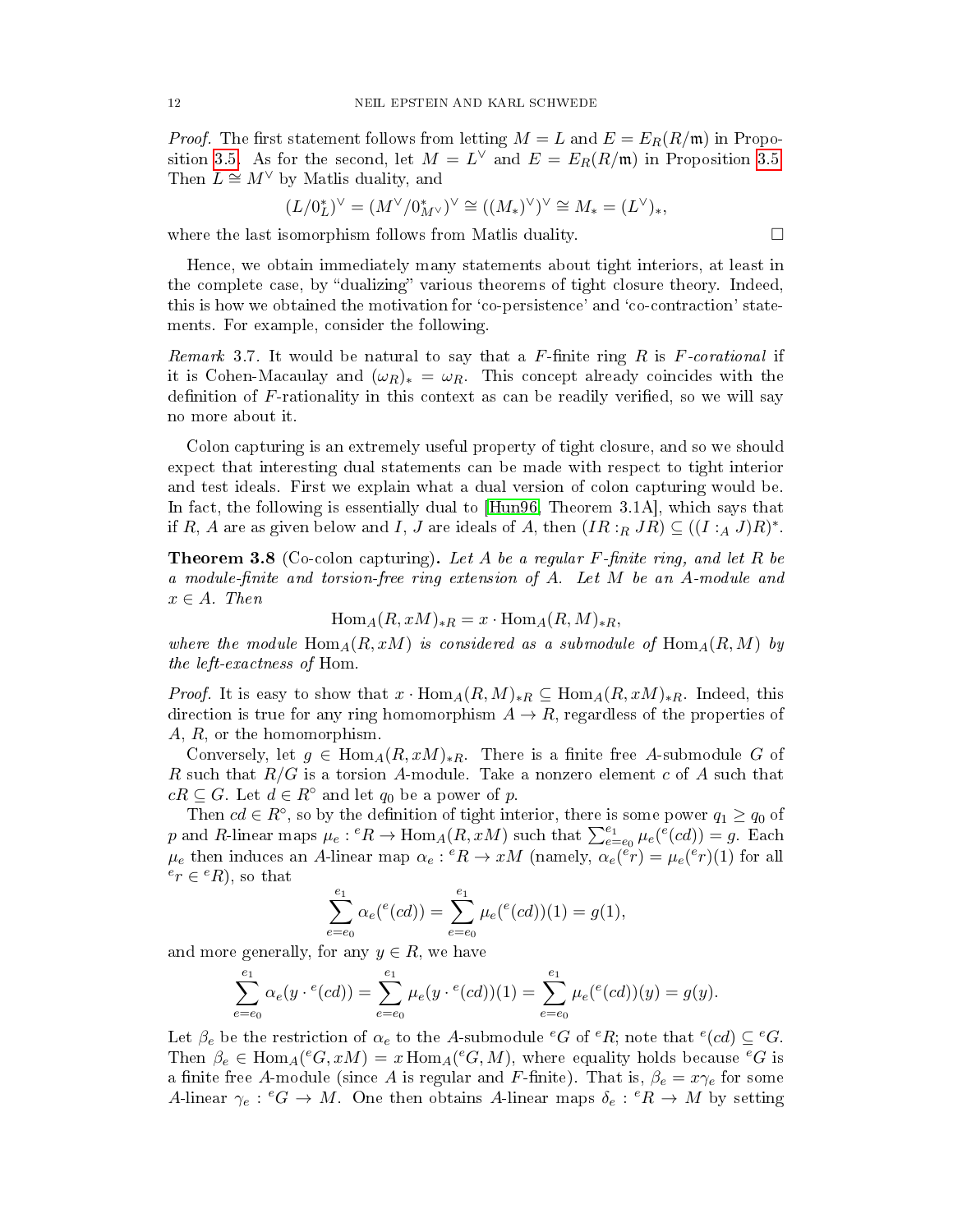$\delta_e^{\text{(e}}(e) = \gamma_e^{\text{(e}}(er))$  (which is well-defined since  $cR \subseteq G$ ). So  $\delta_e \in \text{Hom}_A(eR, M) \cong$  $\operatorname{Hom}_R(eR, \operatorname{Hom}_A(R, M))$ , and if we let the image of  $\delta_e$  under this isomorphism be  $\varepsilon_e$ :  $eR \to \text{Hom}_A(R, M)$ , then we have for any  $y \in R$ ,

$$
\left(x \cdot \sum_{e=e_0}^{e_1} \varepsilon_e({}^e d)\right)(y) = \sum_{e=e_0}^{e_1} (x \delta_e)(y \cdot {}^e d) = \sum_{e=e_0}^{e_1} (x \gamma_e)(y \cdot {}^e (cd))
$$

$$
= \sum_{e=e_0}^{e_1} \beta_e(y \cdot {}^e (cd)) = \sum_{e=e_0}^{e_1} \alpha_e(y \cdot {}^e (cd)) = g(y).
$$

Because  $y \in R$  was arbitrary, it follows that  $g = x \cdot \sum_{e} \varepsilon_e(ed) \in x(\text{Hom}_A(R, M)_{*R})$ . 'n

#### 4. Cophantom resolutions

<span id="page-12-0"></span>Let R be an F-finite ring of characteristic  $p > 0$  and N an R-module. One way to turn N into an  ${}^eR$ -module is by the tensor product (in other words, the Peskine-Szpiro Frobenius functor, [\[PS73\]](#page-23-11)). However, there is a dual approach. We define

$$
\mathcal{F}_e^R(N) := \text{Hom}_R(^eR, N).
$$

with the left-module structure coming from the right-module structure of  ${}^eR$ . If R is reduced, this is the same as first taking the natural  $R^{1/q}$ -module structure on Hom $_R(R^{1/q}, N)$ , then viewing it as an R-module via the isomorphism  $R \cong R^{1/q}$ sending each  $a \mapsto a^{1/q}$ . In the geometric setting  $\mathcal{F}_e^R(N)$  is simply  $\mathbf{h}^0((F^e)^!N)$ , the zeroth cohomology of the  $e$ -iterated Frobenius upper-shriek, see [\[Har66,](#page-23-12) Chapter III, Section 6].

Several properties of the functor  $\mathcal{F}_e^R(-)$  are developed by J. Herzog in [\[Her74\]](#page-23-13), where it is denoted  $\tilde{F}^e(-)$ :

**Lemma 4.1** ([\[Her74,](#page-23-13) from 2.7]). For any injective R-module N,  $\mathcal{F}_e^R(N)$  is also injective.

**Lemma 4.2** ([\[Her74,](#page-23-13) Lemma 4.1]). cf. [\[BH97,](#page-22-6) Chapter 3], [\[Har66\]](#page-23-12) If  $(R, m, k, E)$ is a local F-finite ring, then  $\mathcal{F}_e^R(E) \cong E$ .

<span id="page-12-1"></span>**Theorem 4.3** (Her74, from Satz 5.2)). Let R be a local F-finite ring and M a finitely generated  $R$ -module. Then  $M$  has finite injective dimension if and only if  $\text{Ext}_{R}^{i}(^{e}R, M) = 0$  for all  $i, e > 0$ .

We will also find the following property very useful:

<span id="page-12-2"></span>**Proposition 4.4** (Co-base change of  $\mathcal{F}_e$ ). Let  $R \to S$  be a map of F-finite rings.  $Then \mathcal{F}_e^S(\text{Hom}_R(S,-)) \cong \text{Hom}_R(S, \mathcal{F}_e^R(-)).$ 

Proof. This can be thought of as a special case of the fact that the formation of upper-shriek respects compositions (and the fact that  $R \to S \to eS$  is the same as  $R \to {}^eR \to {}^eS$  of. [\[Har66,](#page-23-12) Chapter III, Proposition 6.6].

To see it algebraically, we have

$$
\text{Hom}_S(^eS, \text{Hom}_R(S, -)) \cong \text{Hom}_R(^eS, -) \cong \text{Hom}_R(^eR \otimes_R S, -)
$$

$$
\cong \text{Hom}_R(S, \text{Hom}_R(^eR, -)).
$$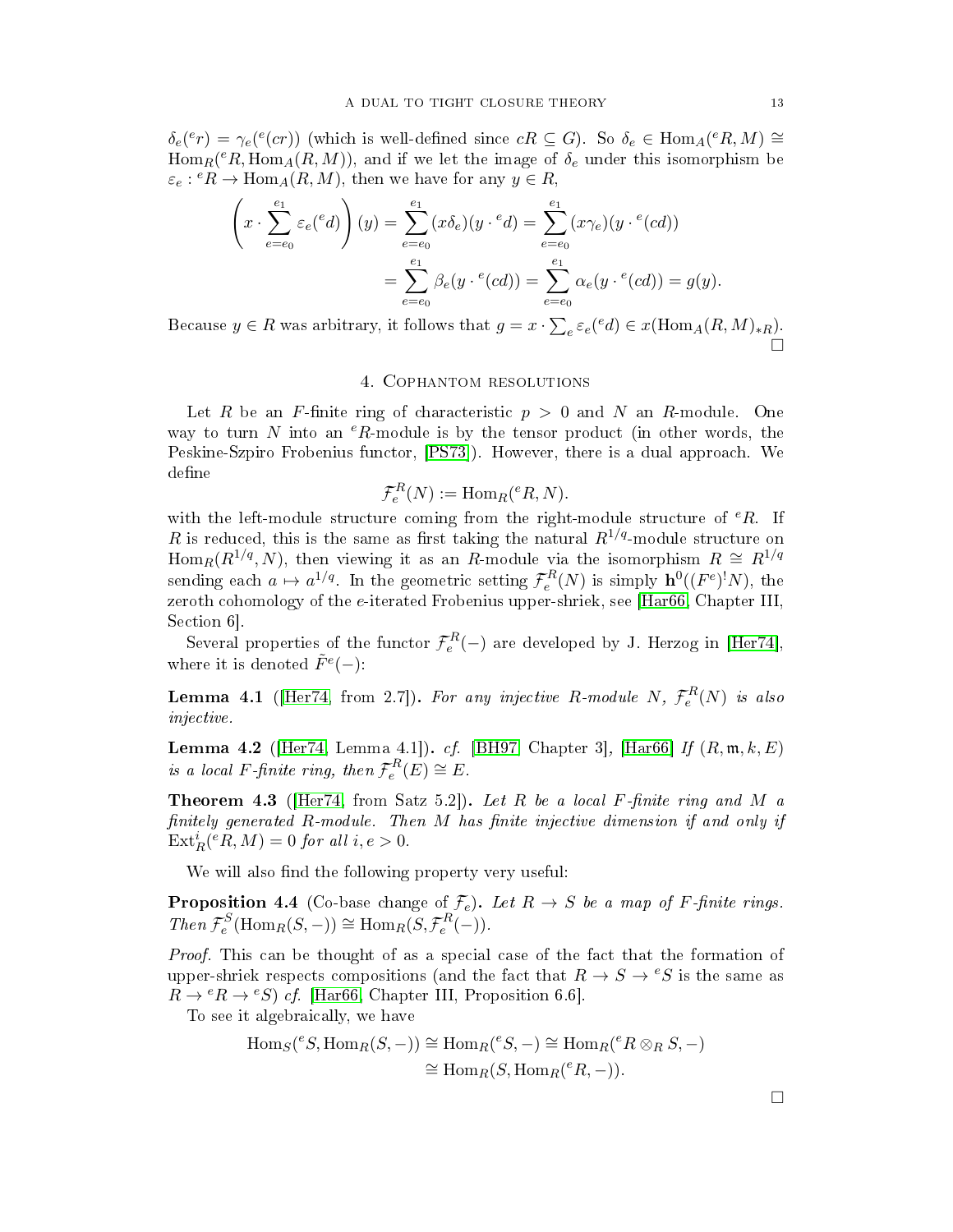Let  $C^{\scriptscriptstyle\bullet}$  be a complex of  $R$  modules indexed cohomologically. We say that  $C^{\scriptscriptstyle\bullet}$  has  $\ddot{\phantom{0}}$ q cophantom cohomology at i if  $Z^{i}(C^{\bullet})_{*} \subseteq B^{i}(C^{\bullet})$ . We say it has stably cophantom q q cohomology if this is also true for the induced complex  $\mathrm{Hom}_R(e_R, C^{\bullet})$  for all  $e$  (the R-module action on this complex is on the left, and so it is equivalent to taking the  $R^{1/q}$ -module interior of  $\text{Hom}_R(R^{1/q}, C^{\bullet})$ .

For an R-module M, a complex  $E^{\bullet}$  of injective modules is a *cophantom resolution* q of M if  $E^i = 0$  for  $i < 0$ ,  $H^0(E^{\bullet}) \cong M$ , and  $E^{\bullet}$  has stably cophantom cohomology **e** q at every  $i > 0$ . The length of the shortest possible cophantom resolution of M is called the *cophantom injective dimension* (cid) of  $M$ . If there is no such resolution, we say that cid  $(M) = \infty$ .

<span id="page-13-1"></span>Remark 4.5. For instance, if M is finitely generated and has finite injective dimension, any injective resolution is a cophantom resolution as well, which means that cid(M)  $\leq id(M)$ . To see this, let E<sup>\*</sup> be an injective resolution of M. By leftq exactness of Hom, it is clear that  $\mathcal{F}_e^R(M) = H^0(\mathcal{F}_e^R(E^{\bullet})),$  and we know that each q  $\mathcal{F}_e^R(E^i)$  is injective, so we need only show that  $\mathcal{F}_e^R(E^{\bullet})$  is acyclic. But for any  $i > 0$ q and  $e > 0$ ,

$$
H^{i}(\mathcal{F}_{e}^{R}(E^{\bullet})) = H^{i}(\text{Hom}_{R}(^{e}R, E^{\bullet})) = \text{Ext}_{R}^{i}(^{e}R, M) = 0,
$$

by Theorem [4.3.](#page-12-1)

<span id="page-13-0"></span>**Lemma 4.6.** Let  $R \hookrightarrow S$  be a module-finite extension of F-finite domains. Let

 $\theta: (U \overset{\alpha}{\to} V \overset{\beta}{\to} W)$ 

be a sequence of R-modules and homomorphisms such that

- (1)  $\alpha$  is injective,
- $(2)$   $\beta \circ \alpha = 0$ , and
- $(3)$  (ker  $\beta)_* \subseteq \text{im } \alpha$ .

Then the sequence  $\text{Hom}_R(S, \theta)$  of S-modules has the same three properties.

*Proof.* Parts 1 and 2 are obvious, since  $\text{Hom}_R(S, -)$  is a left-exact functor.

As for 3, let  $\alpha'$ :  $\text{Hom}_R(S, U) \to \text{Hom}_R(S, V)$  and  $\beta'$ :  $\text{Hom}_R(S, V) \to \text{Hom}_R(S, W)$ be the S-linear maps induced from  $\alpha$ ,  $\beta$  respectively. Since S is finitely presented as an R-module, we have a finite R-free presentation  $\omega : (R^n \to R^m \to S \to 0)$ . Then we get a double complex  $\text{Hom}_R(\omega, \theta)$  which is represented as the following commutative diagram with exact rows:

$$
0 \longrightarrow \operatorname{Hom}_R(S, U) \xrightarrow{d} U^m \xrightarrow{g} U^n
$$
  

$$
0 \longrightarrow \operatorname{Hom}_R(S, V) \xrightarrow{s} V^m \xrightarrow{h} V^n
$$
  

$$
\downarrow^{\beta'} \qquad \qquad \downarrow^{\beta^m} \qquad \downarrow^{\beta^m}
$$
  

$$
0 \longrightarrow \operatorname{Hom}_R(S, W) \xrightarrow{f} W^m \xrightarrow{i} W^n
$$

We want to show that  $\text{im } \alpha' \supseteq (\ker \beta')_{*S}$ . So let  $\phi \in (\ker \beta')_{*S}$ . We have  $0 = f(0) =$  $f(\beta'(\phi)) = \beta^m(s(\phi))$ , so that  $s(\phi) \in \ker \beta^m$ . Moreover, let  $\delta : \ker \beta' \hookrightarrow \text{Hom}_R(S, V)$ be the natural injection. Let  $c \in R^{\circ}$ , and take any power  $q_0$  of p. Then we also have  $c \in S^{\circ}$ , so there is some  $e_1 \ge e_0$  and S-linear maps  $\gamma_e : S^{1/q} \to \ker \beta'$  such that  $\sum_{e=e_0}^{e_1} \gamma_e(c^{1/q}) = \phi$ . Let  $j_e: R^{1/q} \hookrightarrow S^{1/q}$  be the induced structure map for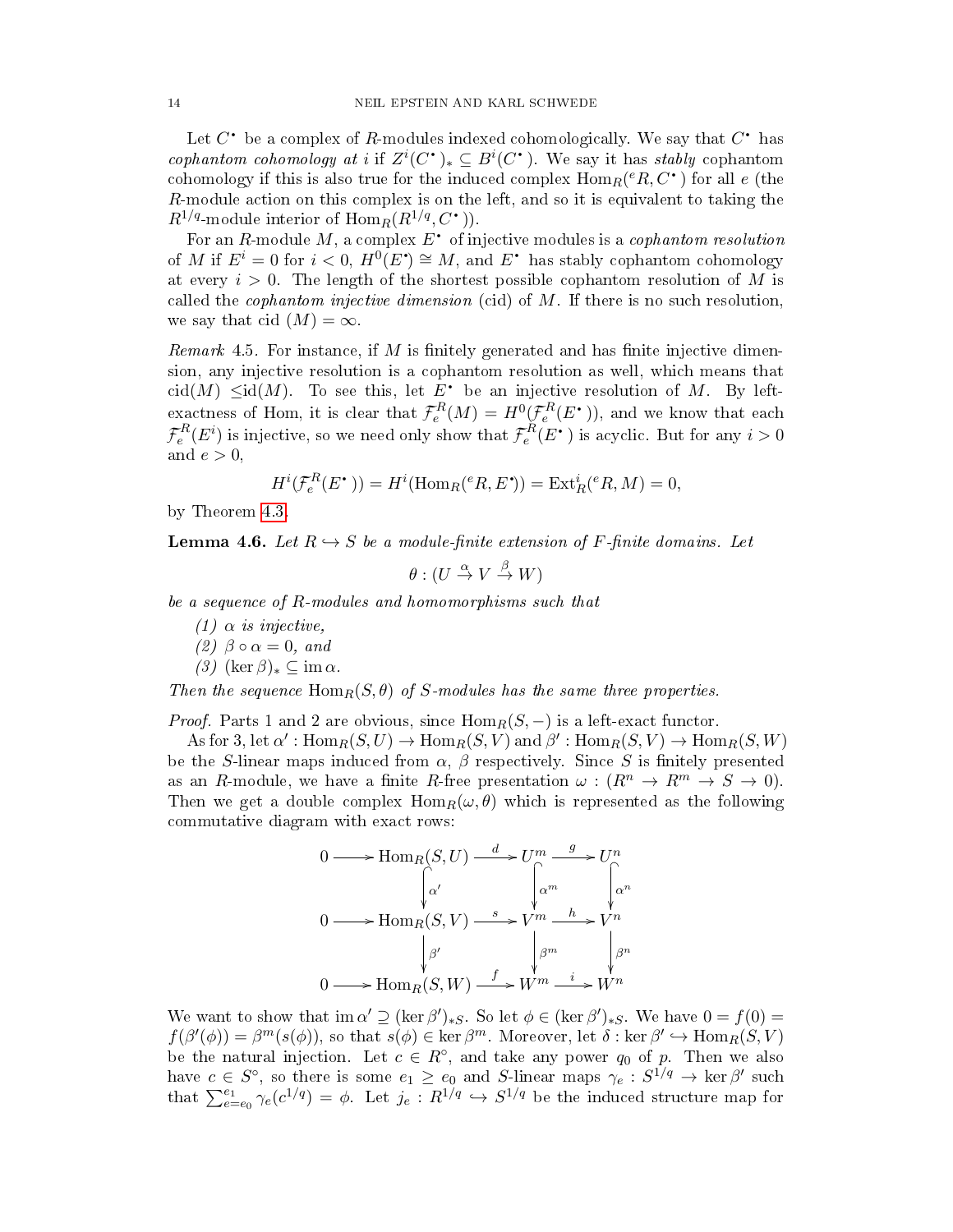each e. Then each  $s\delta\gamma_e j_e:R^{1/q}\to V^m$  is  $R$ -linear, and  $\beta^m s\delta\gamma_e j_e = f\beta'\delta\gamma_e j_e = 0,$ so that  $\text{im}(s\delta\gamma_e j_e) \subseteq \text{ker}\,\beta^m$ . So we obtain R-linear maps  $\varepsilon_e$ :  $R^{1/q} \to \text{ker}\,\beta^m$ such that  $s\delta\gamma_{e}j_{e} = (\ker\beta^{m} \hookrightarrow V^{m}) \circ \varepsilon_{e}$ , and so  $\sum_{e=e_{0}}^{e_{1}} \varepsilon_{e}(c^{1/q}) = s(\phi)$ . Thus,  $s(\phi) \in (\ker \beta^m)_{*R} = ((\ker \beta)_{*R})^{\oplus m} \subseteq (\text{im } \alpha)^{\oplus m} = \text{im } \alpha^m$ . The following claim finishes the proof

Claim 4.6.1.  $\phi \in \text{im } \alpha'$ 

*Proof of claim.* There is some  $x \in U^m$  such that  $s(\phi) = \alpha^m(x)$ . Then

$$
0 = h(s(\phi)) = h(\alpha^m(x)) = \alpha^n(g(x)),
$$

and since  $\alpha^n$  is injective,  $x \in \text{ker } g = \text{im } d$ . Thus,  $x = d(\psi)$  for some R-linear  $\psi : S \to U$ . So we have  $s(\phi) = \alpha^m(x) = \alpha^m(d(\psi)) = s(\alpha'(\psi))$ . Since s is injective,  $\phi = \alpha'(\psi) \in \operatorname{im} \alpha'$ .

As a result, we get the following:

<span id="page-14-1"></span>**Proposition 4.7.** Let  $R \to S$  be a module-finite extension of F-finite domains. Let M be an R-module that has a cophantom injective resolution  $E^*$  over R. Then  $\text{Hom}_R(S, E^{\bullet})$  is a cophantom injective resolution of  $\text{Hom}_R(S, M)$  over S.

*Proof.* Label the maps in the cophantom injective resolution  $\delta^i : E^i \to E^{i+1}$ . Then we get the following sequences for each  $i$ :

$$
\theta_i : (\operatorname{im} \delta^{i-1} \overset{\alpha_i}{\to} E^i \overset{\beta_i}{\to} \operatorname{im} \delta^i)
$$

Then each  $\theta_i$  satisfies the conditions (hence also the conclusion) of the  $\theta$  in Lemma [4.6.](#page-13-0) The fact that it is stably cophantom follows similarly now using Proposition [4.4.](#page-12-2)  $\Box$ 

<span id="page-14-2"></span>**Corollary 4.8.** Let  $R \to S$  be as above, and let M be a finite R-module that has a finite R-injective resolution  $E^*$  . Then  $\operatorname{Hom}_R(S, E^*)$  is a finite S-cophantom injective resolution of  $\text{Hom}_R(S, M)$ .

*Proof.* By Remark [4.5](#page-13-1) (see Theorem [4.3\)](#page-12-1),  $\mathcal{F}_e^R(E^{\bullet})$  is an injective resolution of  ${{\mathcal F}^{R}_{e}}(M),$  hence a stably cophantom acyclic complex, so that  $E^{\scriptscriptstyle\bullet\hspace{-0.1em}-}$  is a cophantom injective resolution of M over R. Then apply Proposition [4.7.](#page-14-1)  $\Box$ 

<span id="page-14-0"></span>**Theorem 4.9** (Vanishing theorem for maps of Ext). Consider a sequence of ring homomorphisms  $A \hookrightarrow R \to T$  such that T is F-finite and regular (or simply strongly  $F$ -regular),  $R$  is a module-finite extension of  $A$ , and both  $A$  and  $R$  are  $F$ -finite domains. Let  $M$  be a finite  $A$ -module of finite injective dimension. Then for all  $i \geq 1$ , the natural maps  $\mathrm{Ext}^i_A(T,M) \to \mathrm{Ext}^i_A(R,M)$  are zero.

*Proof.* Let  $(E^{\bullet}, \partial^{\bullet})$  be a finite A-injective resolution of M. For each  $i > 0$ , we have the induced maps  $\partial_T^i : \text{Hom}_A(T, E^i) \to \text{Hom}_A(T, E^{i+1})$  and  $\partial_R^i : \text{Hom}_A(R, E^i) \to$  $\text{Hom}_A(R, E^{i+1})$ ). Let  $\eta \in \text{ker } \partial_T^i$ , and let  $g^i: \text{Hom}_A(T, E^i) \to \text{Hom}_A(R, E^i)$  be the map given by restriction. Then since  $\eta \in (\ker \partial_T^i)_{T \times T}$  since T is F-regular, we claim that Theorem [3.4](#page-9-0) (co-persistence) shows that  $g^{i}(\eta) \in (\ker \partial_R^i)_{*R}$ . We now justify this claim:

 $\Box$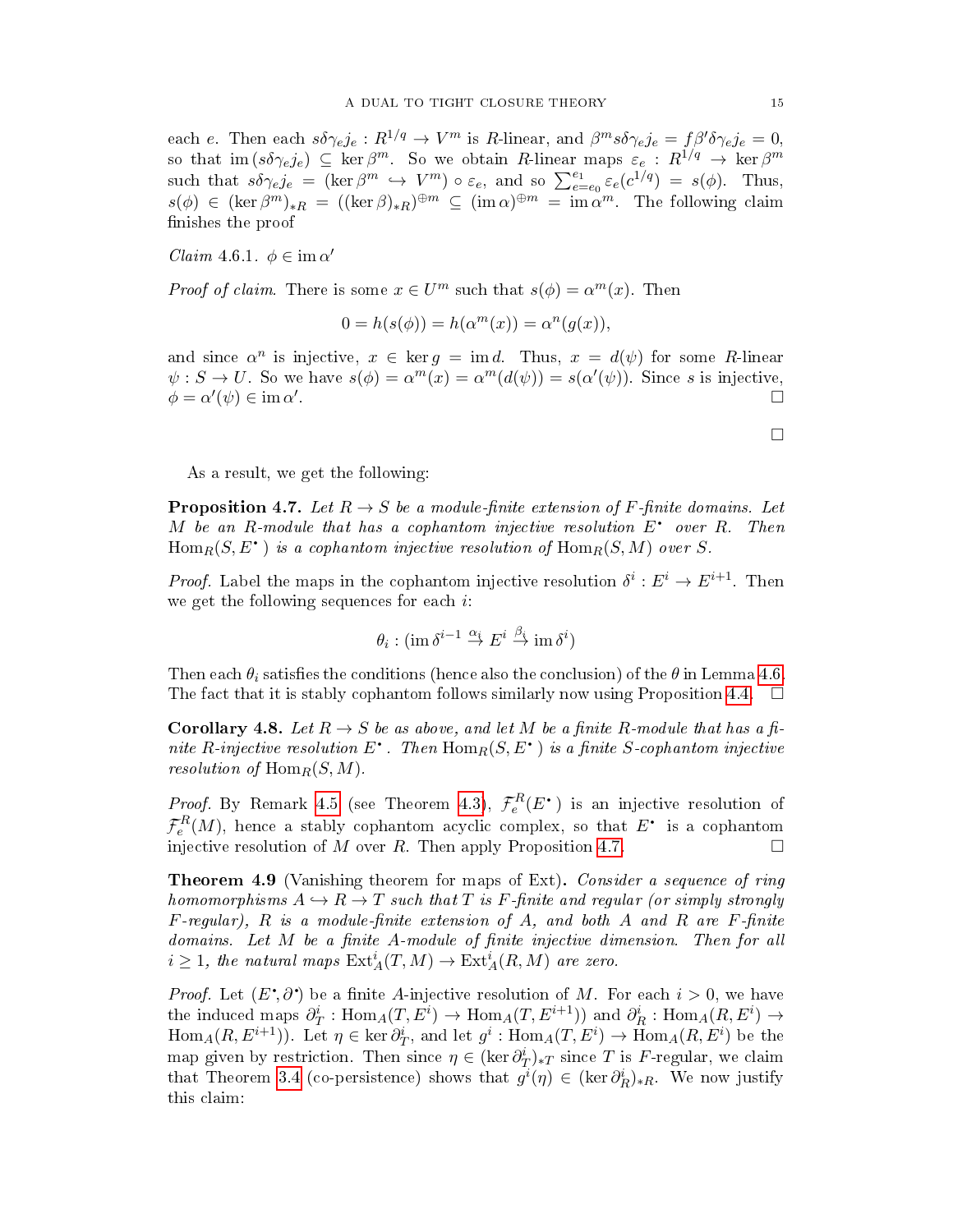Note we have a diagram

$$
0 \longrightarrow \ker \partial_R^i \longrightarrow \operatorname{Hom}_A(R, E^i) \longrightarrow \operatorname{Hom}_A(R, E^{i+1})
$$
  
\n
$$
0 \longrightarrow \operatorname{Hom}_R(T, \ker \partial_R^i) \longrightarrow \operatorname{Hom}_R(T, \operatorname{Hom}_A(R, E^i)) \longrightarrow \operatorname{Hom}_R(T, \operatorname{Hom}_A(R, E^{i+1}))
$$
  
\n
$$
0 \longrightarrow \ker \partial_T^i \longrightarrow \operatorname{Hom}_A(T, E^i) \longrightarrow \operatorname{Hom}_A(T, E^{i+1})
$$

where the vertical isomorphisms are due to adjointness of Hom and tensor and so  $\nu$ is an isomorphism also. Notice furthermore that the middle vertical composition is just  $g^i$ . The claim then immediately follows by co-persistence.

But by Corollary [4.8,](#page-14-2)  $Hom_A(R, E^*)$  is a stably cophantom injective resolution of Hom<sub>A</sub> $(R, M)$ , which implies that  $(\ker \partial_R^i)_*R \subseteq \mathrm{im } \partial_R^{i-1}$  $g^i_R^{-1}$  Thus,  $g^i(\eta) = \partial_R^i(\mu)$  for some  $\mu \in \text{Hom}_A(R, E^{i-1})$ . Thus, the class of  $g^i(\eta)$  is zero in  $\text{Ext}^i_A(R, M)$ , completing the proof.  $\Box$ 

### 5. F-pure Cartier modules

<span id="page-15-0"></span>Suppose that R is an F-finite ring and M is a finite R-module. Recently, M. Blickle developed a theory of an "algebra of  $p^{-e}$ -linear maps" acting on M [\[Bli09\]](#page-22-1) and cf. [\[Sch11\]](#page-23-2). Indeed, consider the object:

$$
\mathscr{C}_M=R\oplus\left(\bigoplus_{e=1}^\infty\mathrm{Hom}_R(^eM,M)\right)=\oplus_{i\geq 0}\mathscr{C}_M^i
$$

This is called the *full Cartier algebra on M*. It is a non-commutative graded ring (the first direct summand is degree zero) with multiplication defined by the following rule: For  $\phi \in \mathscr{C}_M^e$  and  $\psi \in \mathscr{C}_M^d$ , we define

$$
\phi \cdot \psi := \phi \circ ({}^e \psi)
$$

More generally, Blickle considered graded subrings of  $\mathscr{C}_M$ . In this paper, we limit ourselves to the canonical choice of  $\mathscr{C}_M$ .

Remark 5.1. Alternatively, it just as natural to consider the graded ring  $\mathscr{B}_M$  =  $\bigoplus_{i=0}^{\infty} \text{Hom}_{R}(^{e}M,M)$  which only differs from  $\mathscr{C}_{M}$  only in the degree zero piece and so may in this sense include endomorphisms of  $M$  not coming from multiplication.

With notation as above, we set  $\mathscr{C}_M^+ = \bigoplus_{i=1}^\infty \text{Hom}_R(^eM, M)$  to be the positively graded part of  $\mathscr{C}_M$ . Given any submodule  $N \subseteq M$ , we define

$$
\mathscr{C}_M^+\cdot N:=\sum_{e\geq 1}\sum_{\phi\in \mathscr{C}_M^e}\phi({}^eN).
$$

**Definition 5.2.** Given F-finite R, a finite R-module M and  $\mathscr{C}_M$  as above, we say that a submodule  $N \subseteq M$  is  $\mathscr{C}_M$ -compatible if  $\phi({}^e N) \subseteq N$  for all  $\phi \in \mathscr{C}_M^e$  and all  $e \geq 0$ . In other words,  $\mathscr{C}_{M}^{+} \cdot N \subseteq N$ . We say that N is  $\mathscr{C}_{M}$ -fixed if  $\mathscr{C}_{M}^{+} \cdot N = N$ .

In [\[BB09\]](#page-22-2) and [\[Bli09\]](#page-22-1), many remarkable properties of  $\mathscr{C}_M$ -fixed modules are studied. First we recall a theorem which allows us to associate a fixed submodule to any compatible submodule.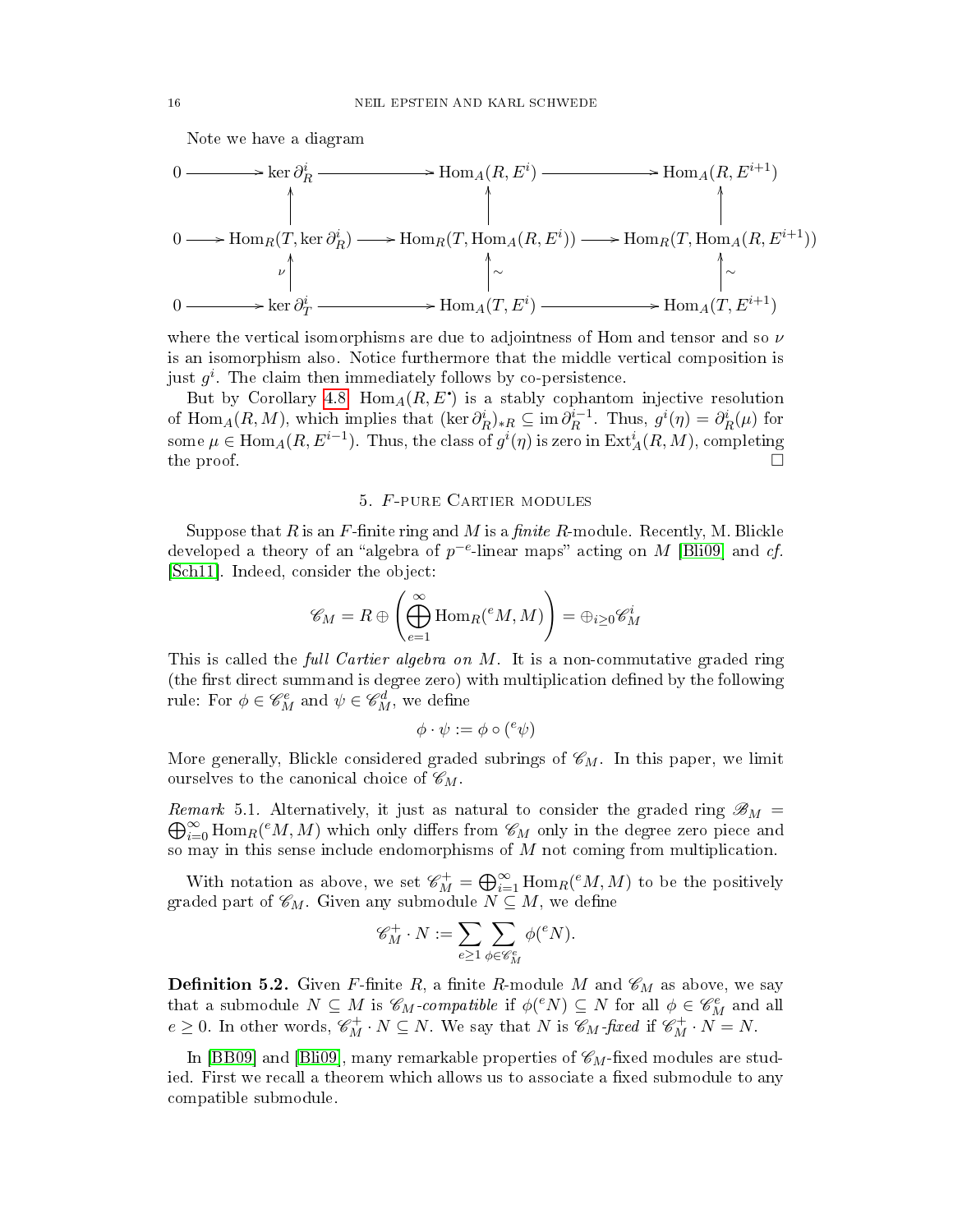**Theorem 5.3.** [\[Bli09,](#page-22-1) Proposition 2.13] *cf.* [\[Gab04,](#page-22-7) [Lyu97,](#page-23-14) [HS77\]](#page-23-15) *Given any*  $\mathscr{C}_{M}^{R}$ compatible submodule  $N \subseteq M$ , the descending chain:

$$
N \supseteq \mathscr{C}_M^+ \cdot N \supseteq \mathscr{C}_M^+ \cdot (\mathscr{C}_M^+ \cdot N) \supseteq \mathscr{C}_M^+ \cdot (\mathscr{C}_M^+ \cdot (\mathscr{C}_M^+ \cdot N)) \supseteq \dots
$$

stabilizes. We use  $\overline{N}$  to denote the stable term (note that  $\overline{N}$  is by definition  $\mathscr{C}_{M}$  $\{fixed\}$ .

With this theorem, Blickle made the following definition.

**Definition 5.4.** Given R and M as above, we define  $\tau(M, \mathscr{C}_M)$ , if it exists, to be the unique smallest submodule of M agreeing with M at the generic points (*i.e.* minimal associated primes) of M.

It is unclear that  $\tau(M, \mathscr{C}_M)$  exists and indeed, this is an open question in general (unless R is finite type over a field  $[\text{Bli09}, \text{ Theorem 4.13}])$ . Our goal is to relate  $\tau(M, \mathscr{C}_M)$  to  $M_*$  under some mild hypotheses.

**Lemma 5.5.** Suppose that  $R$  is  $F$ -finite and has a co-test element. Then the submodule  $M_* \subseteq M$  is a  $\mathscr{C}_M$ -compatible.

*Proof.* Let  $b \ge 0$ , choose  $\psi \in \text{Hom}_R({}^bM, M)$  and write  $M_* = \sum_{e \ge 0} \sum_{\phi \in \text{Hom}_R(e, R, R)} \phi({}^e(cR))$ for some co-test-element  $c \in R^{\circ}$ . Then

$$
\psi({}^{b}M_*)\n= \psi\left({}^{b}\left(\sum_{e\geq 0}\sum_{\phi\in \text{Hom}_R(eR,M)}\phi({}^{e}(dR))\right)\right)\n= \sum_{e\geq 0}\sum_{\phi\in \text{Hom}_R(eR,M)}\psi({}^{b}\phi({}^{e}(cR)))\n\subseteq \sum_{e\geq b}\sum_{\phi\in \text{Hom}_R(eR,M)}\phi({}^{e}(cR))\n\subseteq M_*
$$

It immediately follows that  $\tau(M, \mathscr{C}_M) \subseteq M_*$  if we know that  $M_*$  generically agrees with M. Indeed, if R is reduced and M has the same support as R, then it is easy to see that generically  $M_*$  agrees with M which agrees with  $\tau(M, \mathscr{C}_M)$ .

<span id="page-16-0"></span>**Theorem 5.6.** Let R be an F-finite reduced ring and M a finite R-module whose support is equal to the support of R. Then  $M_* = \tau(M, \mathcal{C}_M)$ . In particular,  $\tau(M, \mathcal{C}_M)$ exists.

*Proof.* Fix  $c \in R^{\circ}$  a big test-element so that

$$
M_* = M^c := \sum_{e \ge 0} \sum_{\phi \in \text{Hom}_R(e, R, R)} \phi({}^e(cR)).
$$

Suppose first that N is any  $\phi$ -compatible submodule such that N agrees generically with  $M$  (which automatically generically agrees with  $M$  since we are using the full algebra  $\mathscr{C}_M$ ) and choose  $d \in R^\circ$  such that  $d\underline{M} \subseteq dM \subseteq \underline{N} \subseteq N$ . It follows that

$$
\sum_{e\geq 0}\sum_{\phi\in \mathscr{C}_M^e}\phi({}^e(c^3dM))\subseteq N.
$$

Fix  $\mathfrak{p}_1,\ldots,\mathfrak{p}_t\subseteq R$  to be the minimal primes of R and notice that  $c\cdot(\bigoplus_i R/\mathfrak{p}_i)\subseteq R$ since c is a test element. By our assumption on the support of M, we know that  $M_{\mathfrak{p}_i}$ is a non-zero  $R_{\mathfrak{p}_i} = R_{\mathfrak{p}_i}/\mathfrak{p}_i R_{\mathfrak{p}_i}$  vector space. We then claim we obtain an inclusion map

$$
G := \oplus_{i=1}^t (R/\mathfrak{p}_i)^{\oplus n_i} \xrightarrow{\beta} M
$$

⊔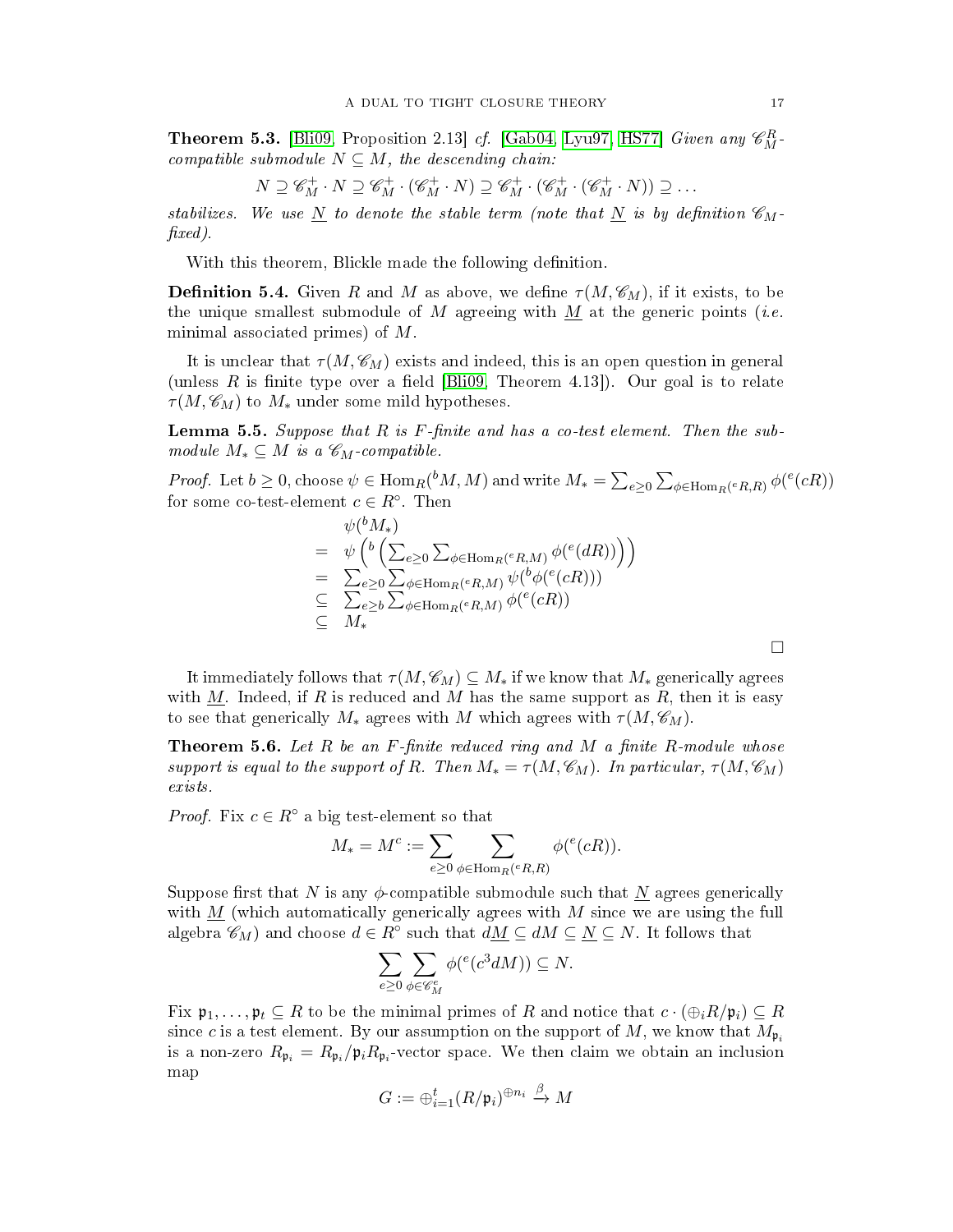which is an isomorphism at the  $R_{\mathfrak{p}_i}$ .

To see this, for each  $i=1,\ldots,t$  set  $\mathfrak{a}_i=\prod_{j\neq i}\mathfrak{p}_j$  and first observe that  $\mathfrak{a}_i\cdot M_{\mathfrak{p}_i}=$  $M_{\mathfrak{p}_i}$  since the  $\mathfrak{p}_i$  are minimal. Now,  $\mathfrak{a}_i \cdot M_{\mathfrak{p}_i} = M_{\mathfrak{p}_i}$  is a finite dimensional  $R_{\mathfrak{p}_i}$ -vector space, and so we may choose elements  $m_{i,1}, \ldots, m_{i,n_i} \in \mathfrak{a}_i \cdot M$  whose image in  $M_{\mathfrak{p}_i}$ form a basis. Notice that if  $i \neq j$ , then the image of  $m_{i,s}$  in  $M_{\mathfrak{p}_j}$  is zero. Consider the map  $\delta: \bigoplus_{i=1}^t (R/\mathfrak{p}_i)^{\oplus n_i} \to M$  in which each standard basis element is sent to  $m_{i,j}$ . This is clearly generically an isomorphism (although it need not be surjective non-generically). On the other hand we now consider injectivity. Any element of  $\oplus_{i=1}^t (R/\mathfrak{p}_i)^{\oplus n_i}$  is non-zero after localizing at some  $\mathfrak{p}_i,$  and so if  $\delta$  sends an element to zero, then since  $\delta_{\mathfrak{p}_i}$  is an isomorphism, the element had to have been zero to begin with. This completes the proof that  $\delta$  is injective.

Set the cokernel of  $\beta$  to be C. Choose  $x \in R^{\circ}$  that annihilates C, then x.  $\mathrm{Ext}^1(\mathcal{C},M)=0$  for all  $e\geq 0$  as well. Set  $H_e=\mathrm{Hom}_R(\mathcal{C}^eG,M)$ . Since we have the exact sequence

$$
\cdots \to \text{Hom}_{R}(^{e}M, M) \to H_{e} = \text{Hom}(^{e}G, M) \to \text{Ext}^{1}(^{e}C, M) \to \cdots
$$

and x annihilates  $\mathrm{Ext} ^{1}(\ ^{e}C,M),$  we immediately see that every element of  $x\cdot H_{e}=$  $x \cdot \text{Hom}_{R}(e \left( \bigoplus_{i=1}^{t} (R/\mathfrak{p}_{i})^{\oplus n_{i}} \right), M)$  extends to an element of  $\mathscr{C}_{M}^{e} = \text{Hom}_{R}(eM, M)$ .

Now observe that

$$
\begin{array}{lll}\n& \sum_{e\geq 1}\sum_{\phi\in x\cdot H_e}\phi\left(^e(c^3d(\oplus_i(R/\mathfrak{p}_i)^{\oplus n_i})))\right) \\
& = & \sum_{e\geq 1}\sum_{\phi\in H_e}\phi\left(^e(c^3dx(\oplus_i(R/\mathfrak{p}_i)^{\oplus n_i})))\right) \\
& = & \sum_{e\geq 1}\sum_{i=1}^t\sum_{\phi_i\in \text{Hom}_R(\mathfrak{e}_i(R/\mathfrak{p}_i,M)}\phi_i\left(^e(c^3dxR/\mathfrak{p}_i))\right) \\
& = & \sum_{e\geq 1}\sum_{\phi\in \text{Hom}_R(\mathfrak{e}(\oplus_iR/\mathfrak{p}_i),M)}\phi\left(^e(c^2dxR))\right) \\
& = & \sum_{e\geq 1}\sum_{\phi\in \text{Hom}_R(\mathfrak{e}(c\oplus_iR/\mathfrak{p}_i),M)}\phi\left(^e(cdxR))\right) \\
& = & M_*\n\end{array}
$$

Putting this together, we obtain

$$
M_{*} \subseteq \sum_{e \ge 0} \sum_{\phi \in x \cdot H_e} \phi \left( e(c^{3} d \bigoplus_{i} (R/\mathfrak{p}_{i})^{\oplus n_{i}}) \right) \subseteq \sum_{e \ge 0} \sum_{\phi \in \mathscr{C}_{M}^{e}} \phi(e(c^{2} d M)) \subseteq N
$$
as desired.

*Remark* 5.7. The condition that M has the same support as R is needed because in M. Blickle's definition of  $\tau(M, \mathscr{C}_M)$ , the minimal primes that matter are the minimal primes of the support of  $M$ . In tight closure theory, the minimal primes that matter are the minimal primes of  $R$ . Thus in order to make these notions coincide, we need to line these primes up. One could modify the definition  $\tau(M, \mathscr{C}_M)$  to be the smallest module coinciding with  $M$  at the minimal primes of  $R$  and obtain more general versions of the above result.

## 6. Transformation rules for interiors

<span id="page-17-0"></span>In this section we prove additional transformation rules for tight interiors (and so in particular for big test ideals) under ring maps, Corollary [6.5.](#page-19-1) This is a corollary of Theorem [3.4](#page-9-0) (co-persistence) and the theory of Cartier modules developed in Section [5.](#page-15-0) In the special case that of tight interior of rings (*i.e.* for test ideals), this result is both complementary to, and subsumes special cases of, the main results of [\[ST10\]](#page-23-5). In particular, from this perspective it seems that the transformation rules for test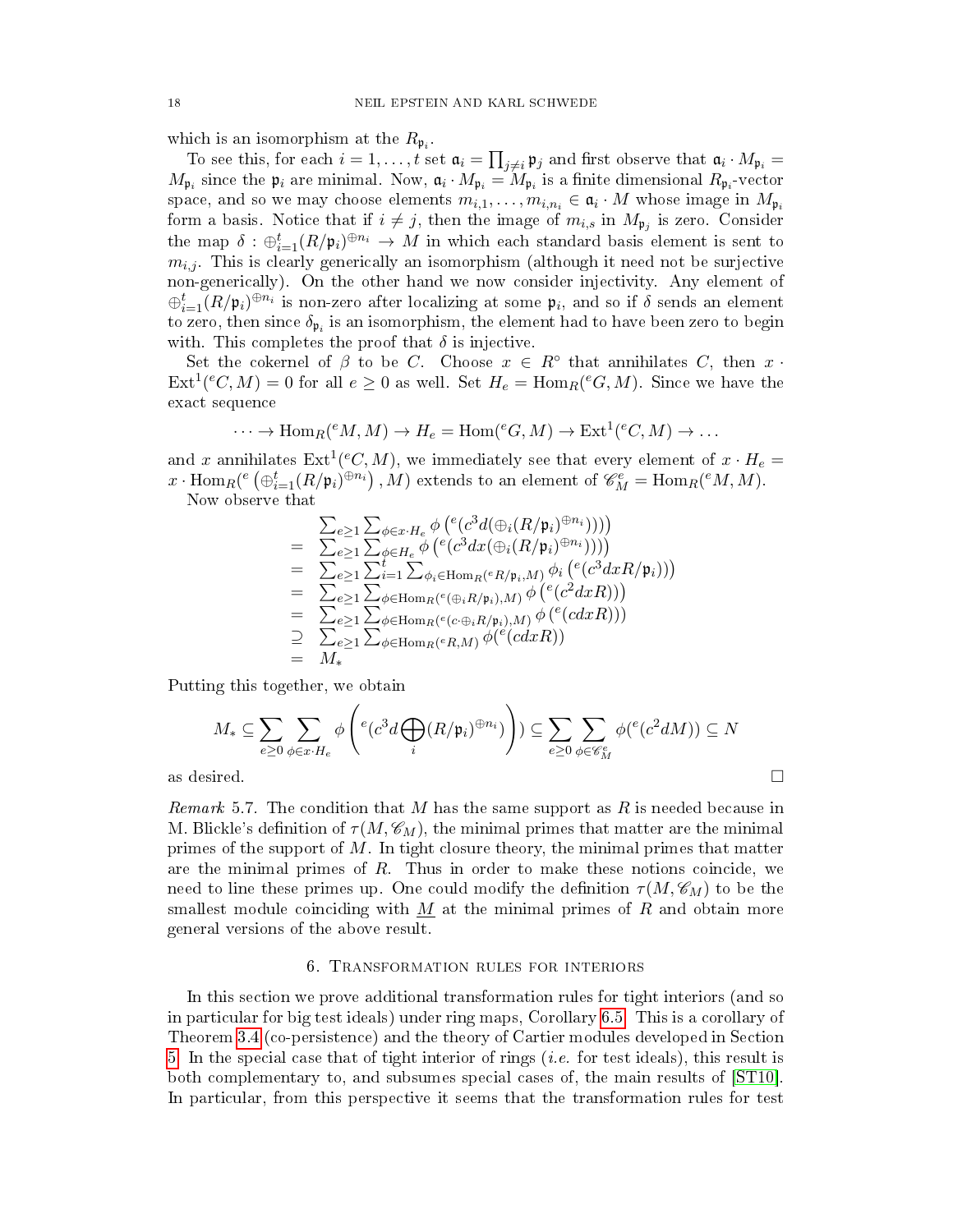ideals described in [\[ST10\]](#page-23-5) should be viewed as a sort of persistence. It would be interesting to develop a theory which contains both of these results as corollaries.

<span id="page-18-0"></span>**Proposition 6.1.** Suppose that R is a ring of characteristic  $p > 0$  such that and  $R \subseteq S$  an extension. Suppose that M is an S-module and  $N \subseteq M$  is  $\mathscr{C}_M$ -compatible (in other words, for every S-linear map  $\psi$ :  $e^e M \to M$ ,  $\psi$  $(e^e N) \subseteq N$ ). Fix an Rmodule L and consider the R-submodule of L

$$
E:=\sum_{e\geq 0}\sum_{\phi}\phi({}^eN)
$$

where the inner sum runs over  $\phi \in \text{Hom}_R({}^eM, L)$ . Then  $E \subseteq L$  is  $\mathscr{C}_L$ -compatible.

*Proof.* Fix any R-linear map  $\beta: {}^d L \to L$ , then

$$
\beta(^{d}E) = \beta \left( {}^{d} \left( \sum_{e \geq 0} \sum_{\phi} \phi^{(e)} N \right) \right)
$$
  
= 
$$
\sum_{e \geq 0} \sum_{\phi} \beta \left( {}^{d} \phi^{(e)} N \right)
$$
  
= 
$$
\sum_{e \geq 0} \sum_{\phi} \beta \circ ({}^{d} \phi)({}^{e+d} N)
$$
  

$$
\subseteq E
$$

where again  $\phi$  runs over  $\text{Hom}_R(eM, L)$ .

<span id="page-18-3"></span>**Corollary 6.2.** Assume that  $R \subseteq S$  is a finite extension of F-finite reduced rings. Additionally suppose that  $L$  is a finite R-module whose support equals  $Spec R$  and M is a finite S-module whose support equals  $\text{Spec } S$ , then

$$
L_{*R} \subseteq \sum_{e \ge 0} \left( \sum_{\phi \colon e M \to L} \phi({}^e(M_{*S})) \right).
$$

*Proof.* By Theorem [5.6](#page-16-0)  $L_{*R}$  is the unique smallest submodule of L which agrees with L at the generic points of R and which is  $\mathscr{C}_L$ -compatible. Therefore, we merely need to see that the submodule E defined above in Proposition [6.1](#page-18-0) also agrees with L at the generic points of  $\text{Spec } R$ .

Observe that if  $\eta$  is a generic point of Spec R, then  $S_{\eta}$  is a finite direct sum of fields and thus  $(M_*)_\eta = M_\eta$ . Thus we may assume that R is a field, S is a finite direct sum of finite extension fields and  $L$  and  $M$  are finite  $R$  and  $S$ -modules, respectively. Then  $E := \sum_{e \geq 0} \sum_{\phi \colon e_M \to L} \phi^e(M)$  is clearly equal to L since  $^eM$  and L are both finite dimensional  $R$ -vector spaces.  $\Box$ 

We first need the following lemma.

<span id="page-18-1"></span>**Lemma 6.3.** For any R-module M we have a containment  $^{e}(M_*) \subseteq (^{e}M)_*.$ 

*Proof.* Choose  $z \in M_*$ . For any  $c \in R^{\circ}$  and  $e_0 > 0$ , there exists  $e_1, \ldots, e_n > e_0$  and  $\phi_i \in \text{Hom}_R(e_i, M)$  such that  $z = \sum_{i=1}^n \phi_i(e_i c)$ . Thus  $e_z = \sum_{i=1}^n (e_{\phi_i})(e_i e_i c)$ . Note that  ${}^e\phi_i \in \text{Hom}_{{}^eR}(e_i + {}^eR, {}^eM)$ . But this immediately implies that  ${}^e z \in ({}^eM)_*$ .  $\Box$ 

Combining this with co-persistence, we obtain the following persistence-like statement which is interesting on its own.

<span id="page-18-2"></span>**Proposition 6.4.** Suppose that R is a ring of characteristic  $p > 0$  such that R<sub>red</sub> is F-finite and  $R \to S$  is a ring map with  $S_{red}$  also F-finite. Fix M to be an S-module and L to be an R-module. Then:

(6.4.1) 
$$
L_{*R} \supseteq \sum_{e \geq 0} \sum_{\phi} \phi({}^e(M_{*S}))
$$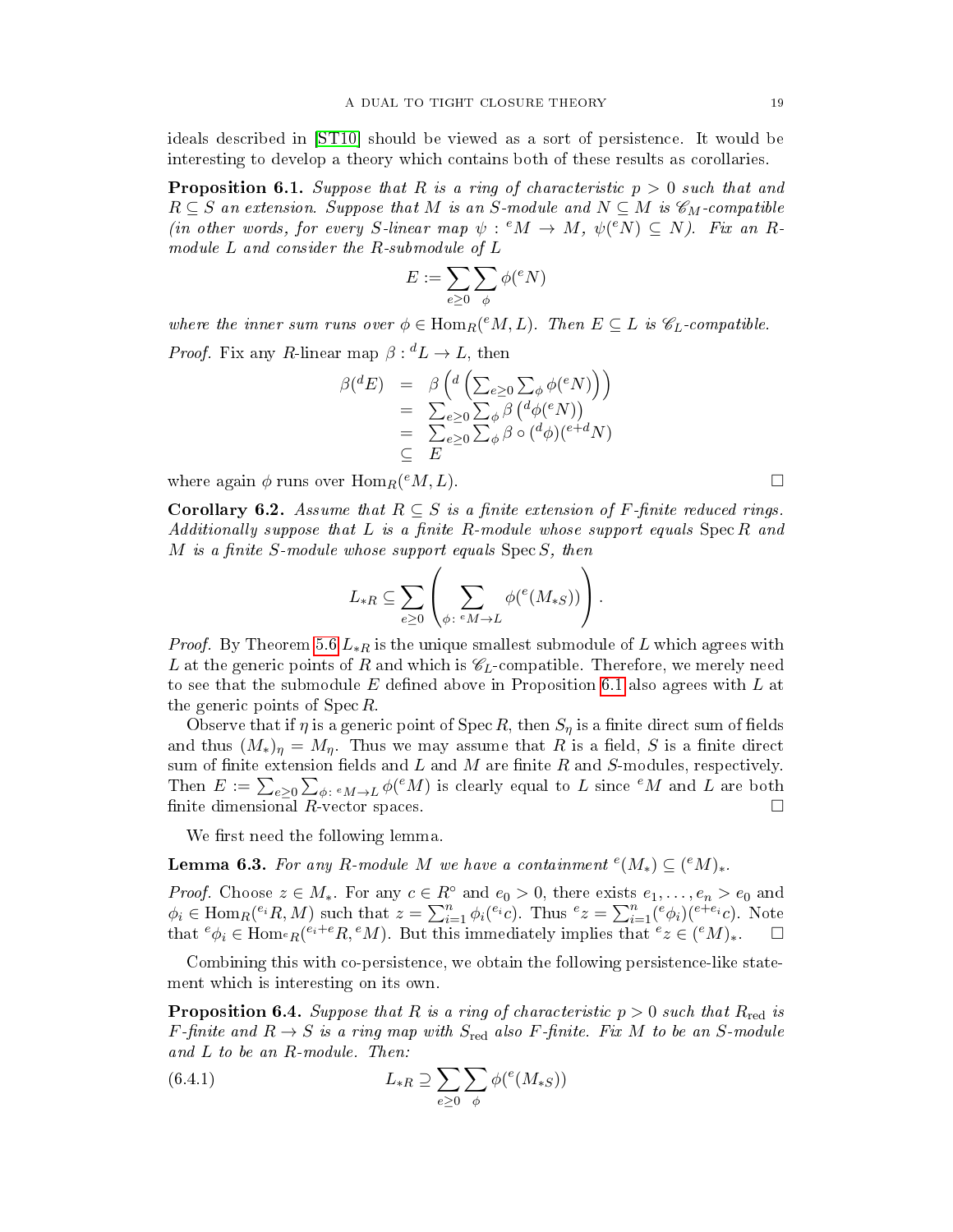where  $\phi$  ranges over all elements of  $\operatorname{Hom}_R({}^eM,L)$ .

*Proof.* First note that  $\text{Hom}_R(eM, L) \cong \text{Hom}_S(eM, \text{Hom}_R(S, L))$ . Consider now  $\phi \in \text{Hom}_R(eM, L)$  with induced  $\phi' \in \text{Hom}_S(eM, \text{Hom}_R(S, L))$ . It follows that  $\phi({}^e(M_{*S})) = \varepsilon(\phi'({}^e(M_{*S}))))$  where  $\varepsilon : \text{Hom}_R(S, L) \to L$  is the "evaluation-at-1" map. By Lemma [6.3](#page-18-1) above, we obtain that  $\varepsilon(\phi'(e(M_{*S})))) \subseteq \varepsilon(\phi'((eM)_{*S})))$ . Now applying Lemma [2.1](#page-3-1) to  $\phi'$  :  $^eM \to \text{Hom}_R(S, L)$  we obtain:

$$
\varepsilon(\phi'({}^e(M_{*S})))) \subseteq \varepsilon(\phi'({}({}^eM)_{*S}))) \subseteq \varepsilon(\mathrm{Hom}_R(S, L)_{*S}).
$$

Finally, using co-persistence (Theorem [3.4\)](#page-9-0) we obtain  $\varepsilon(\text{Hom}_R(S, L)_{*S}) \subseteq L_{*R}$  as desired.

Combining, Proposition [6.4](#page-18-2) and Corollary [6.2,](#page-18-3) we obtain the following.

<span id="page-19-1"></span>Corollary 6.5. Suppose that R is a F-finite reduced ring of characteristic  $p > 0$ and  $R \subseteq S$  is a finite extension with S reduced. Further suppose that L is a finite Rmodule whose support agrees with  $\operatorname{Spec} R$  and  $M$  is a finite S-module whose support agrees with Spec S. Then:

(6.5.1) 
$$
L_* = \sum_{e \ge 0} \sum_{\phi} \phi(^e(M_*))
$$

where  $\phi$  ranges over all elements of  $\mathrm{Hom}_R({}^eM,L)$ . In particular, if  $L = R$  and  $M = S$ , then

(6.5.2) 
$$
\tau_b(R) = \sum_{e \ge 0} \sum_{\phi} \phi({}^e \tau_b(S))
$$

<span id="page-19-0"></span>where  $\phi$  ranges over all elements of  $\text{Hom}_R({}^eS,R)$ .

## 7. Test ideals, conductors, normalization and minimal primes

In this section we explore test ideals of non-normal rings. Earlier we showed how the tight interior of a ring or module behaved modulo minimal prime ideals. We now expand upon those ideas relating the test ideal (in other words  $R_*$ ) with the test ideal of the normalization of R in its total field of fractions. As an application, we are able to prove that the big and finitistic test ideal agree in a non-normal ring if the normalization of that ring is strongly  $F$ -regular. To do this, we apply the results of the previous section, Section [6.](#page-17-0)

Throughout this section, we fix a reduced Noetherian ring  $R$  (not always of characteristic  $p > 0$ . We let  $\mathfrak{p}_1, \ldots, \mathfrak{p}_n$  be its set of minimal primes, and we let  $\mathfrak{c} = \mathfrak{c}(R)$ be the conductor of R. For each  $1 \leq i \leq n$ , let  $\mathfrak{a}_i := \mathrm{ann}_R \, \mathfrak{p}_i = \bigcap_{j \neq i} \mathfrak{p}_j$ . Recall that  $\tau_b(R) \subseteq \tau_{fg}(R)$  by definition.

*Remark* 7.1. If R has equal characteristic (in other words, if it contains a field) then we can define tight closure of ideals [\[HH99\]](#page-23-16),  $cf.$  [\[Hoc07\]](#page-23-17). One can then define finitistic test ideals,  $\tau_{fg} = \bigcap_{I \subseteq R} (I^* : I)$  and the notion of weak F-regularity as usual. In the first half of this section, we work in this equal characteristic setting when dealing with finitistic test ideals. However, if the reader is unfamiliar with this generality, we invite him or her to restrict to the case where R is of characteristic  $p > 0$ .

**Proposition 7.2.** Assume R is of equal characteristic and that each  $R/\mathfrak{p}_i$  is weakly F-regular (resp. assume R is of characteristic  $p > 0$  and each  $R/\mathfrak{p}_i$  is strongly Fregular). Then  $\sum_{i=1}^n \mathfrak{a}_i \subseteq \tau_{fg}(R)$  (resp.  $\subseteq \tau_b(R)$ ).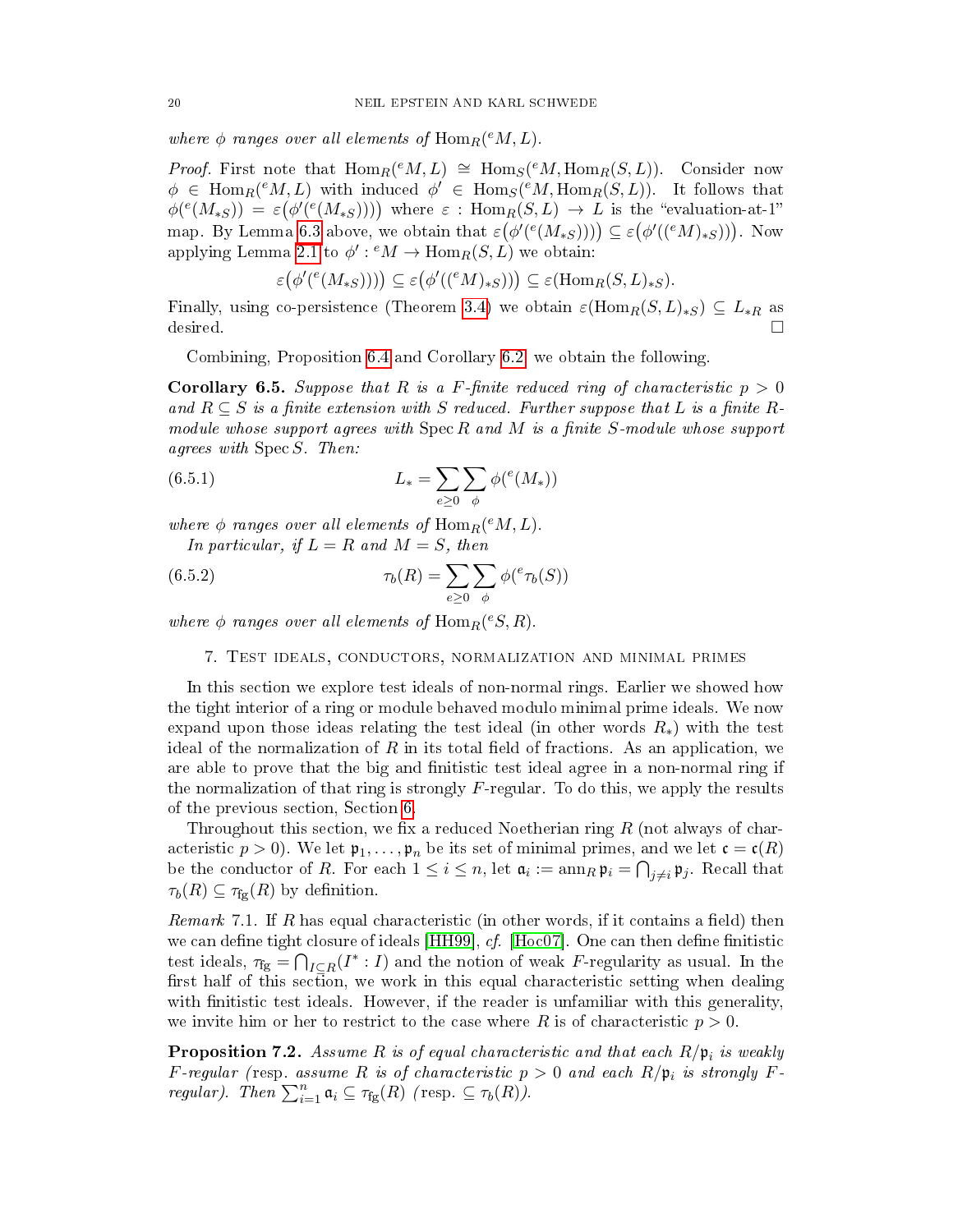*Proof.* We cover the weakly F-regular case first: By symmetry, it is enough to show that  $\mathfrak{a}_1 \subseteq \tau_{fg}(R)$ . So let  $c \in \mathfrak{a}_1$ , let *I* be an ideal of  $R$ , and  $x \in I^* = \bigcap_{i=1}^n (I + \mathfrak{p}_i)$ . Then  $x \in I + \mathfrak{p}_1$ , so  $cx \in I + \mathfrak{a}_1 \mathfrak{p}_1 = I$ . Thus,  $c \in \bigcap_I (I : I^*) = \tau_{fg}(R)$ .

The strongly F-regular case is similar: Let  $c \in \mathfrak{a}_1$ , let M be an arbitrary R-module, and let  $x \in 0^*_M$ . Since  $0^*_M = \bigcap_{i=1}^n \mathfrak{p}_i M$ , we have  $x \in \mathfrak{p}_1 M$ , so that  $cx \in \mathfrak{a}_1 \mathfrak{p}_1 M = 0$ . Thus,  $c \in \bigcap_{M} \text{ann } 0^*_{M} = \tau_b(R)$ .

<span id="page-20-2"></span>**Proposition 7.3.** If R is of equal characteristic, then we have  $\tau_{fg}(R) \subseteq \mathfrak{c}$ .

*Proof.* Let  $c \in \tau_{fg}(R)$ . Take any  $x \in R^N$  (where  $R^N$  is the integral closure of R in its total ring of fractions). Then  $x = f/g$  for some  $f, g \in R$  such that g is a non-zerodivisor, and  $f \in (g)^- = (g)^*$  (here  $(g)^-$  denotes the integral closure of  $(g)$ ). But  $c \cdot (g)^* \subseteq (g)$ , whence  $cf = gh$  for some  $h \in R$ , so that  $cx = h \in R$ . Since x was arbitrary,  $c \in (R :_R R^N) = c$ .

<span id="page-20-1"></span> $\sum_{i=1}^n \mathfrak{a}_i$ . **Proposition 7.4.** For any reduced Noetherian ring (of any characteristic),  $c \subseteq$ 

*Proof.* Fix  $c \in \mathfrak{c}$ . We have  $R^N \cong \prod_{i=1}^n (R/\mathfrak{p}_i)^N$ , under which the natural inclusion  $j: R \hookrightarrow R^N$  sends  $r \mapsto (\overline{r}, \overline{r}, \ldots, \overline{r})$ , where  $\overline{\phantom{a}}$  denotes the image of the element in each normalized residue class ring.

Now, for each  $1 \leq i \leq n-1$ , let  $u_i := (\overline{1}, \overline{1}, \ldots, \overline{1}, 0, \ldots, 0) \in R^N$ , with i entries 1s and  $(n - i)$  entries 0s. For each i, since  $cu_i \in R$ , there exists an element  $b_i \in R$ such that

$$
(\overline{c}, \overline{c}, \ldots, \overline{c}, 0, \ldots, 0) = cu_i = j(b_i) = (\overline{b_i}, \ldots, \overline{b_i}).
$$

Let  $a_i := c - b_i$  (that is,  $c = a_i + b_i$ ). The above equation means precisely that  $a_i \in \bigcap_{j=1}^i \mathfrak{p}_j$  and  $b_i \in \bigcap_{j=i+1}^n \mathfrak{p}_j$ .

For each  $2 \leq i \leq n-1$ , observe that

 $a_{i-1} - a_i \in \mathfrak{a}_i.$ 

To see this, note that  $c = a_{i-1} + b_{i-1} = a_i + b_i$  implies that  $a_{i-1} - a_i = b_i - b_{i-1}$ . But  $a_{i-1} - a_i \in \bigcap_{j=1}^{i-1} \mathfrak{p}_j$  and  $b_i - b_{i-1} \in \bigcap_{j=i+1}^{n} \mathfrak{p}_j$ , so since these are the same element, we have  $a_{i-1} - a_i \in (\bigcap_{j=1}^{i-1} \mathfrak{p}_j) \cap (\bigcap_{j=i+1}^{n} \mathfrak{p}_j) = \mathfrak{a}_i$ , as required.

Set  $a_0 := c$  and  $a_n := 0$ . Then we also have  $a_0 - a_1 = b_1 \in \mathfrak{a}_1$  and  $a_{n-1} - a_n =$  $a_{n-1} \in \mathfrak{a}_n$ , so that the latest displayed equation holds for  $i = 1, \ldots, n$ . Altogether then, we have

$$
c = \sum_{i=1}^{n} (a_{i-1} - a_i) \in \sum_{i=1}^{n} \mathfrak{a}_i,
$$
 as was to be shown.

Taken together, we draw the following conclusion:

<span id="page-20-0"></span>**Theorem 7.5.** Let  $R$  be a reduced equicharacteristic Noetherian ring, with minimal primes  $\mathfrak{p}_1,\ldots,\mathfrak{p}_n$ , and suppose each  $R/\mathfrak{p}_i$  is weakly F-regular. Then

$$
\tau_{\rm fg}(R)=\mathfrak{c}=\sum_{i=1}^n\operatorname{ann}\mathfrak{p}_i.
$$

If moreover, R is of characteristic  $p > 0$  and each  $R/\mathfrak{p}_i$  is strongly F-regular, then  $\tau_b(R)$  also coincides.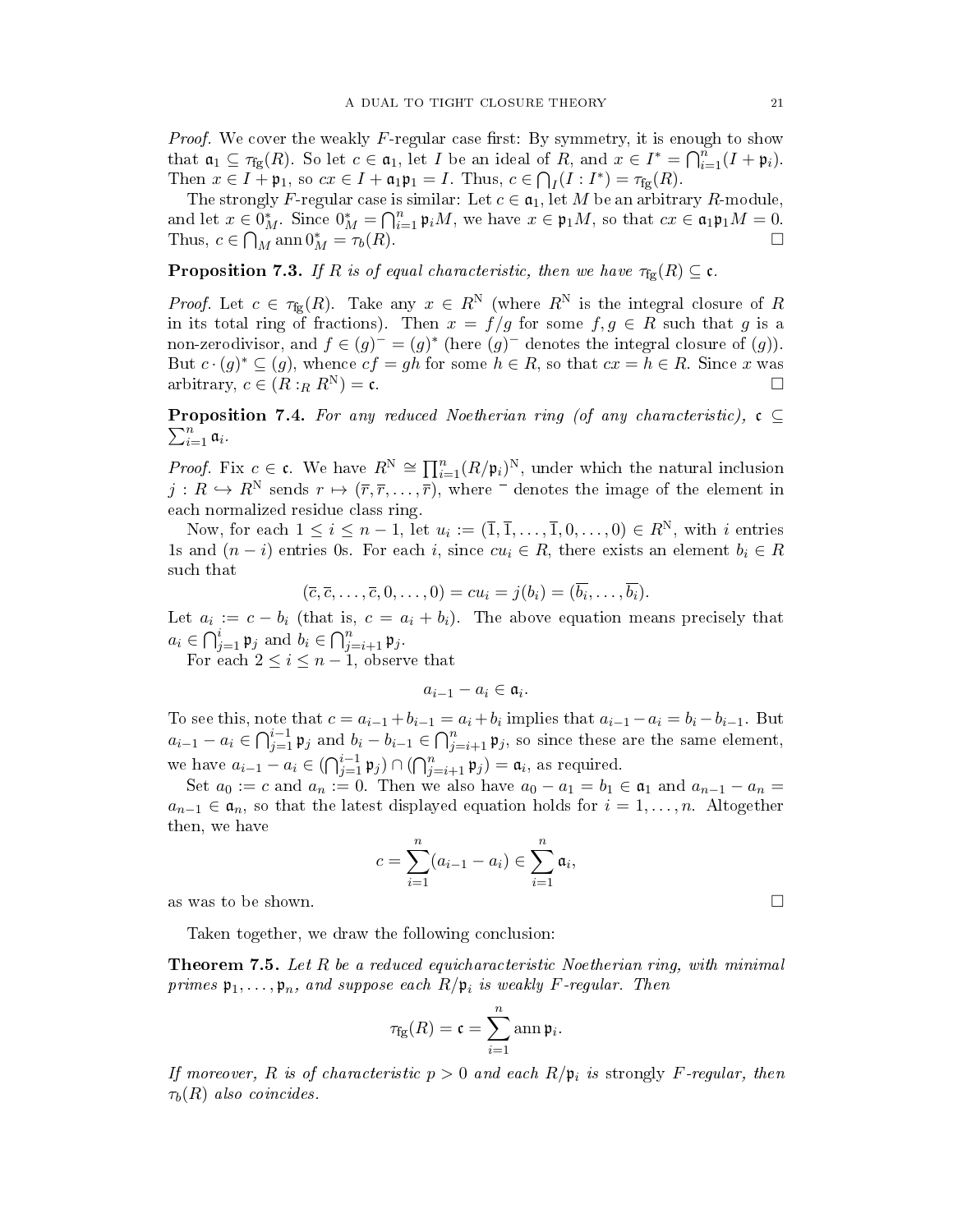Remark 7.6. When R is a Stanley-Reisner ring of positive characteristic and  $\mathfrak{p}_1, \ldots, \mathfrak{p}_n$ are its minimal primes, J. Vassilev [\[Vas98,](#page-23-8) Theorem 3.7] showed that  $\tau_{\text{fg}}(R)$  =  $\sum_{i=1}^{n}$  ann p<sub>i</sub>, after which W. Traves gave a D-module proof of the same result in [\[Tra99,](#page-23-9) Theorem 5.8].

Our theorem generalizes Vassilev's result, since for such a ring R, each  $R/\mathfrak{p}_i$  is a polynomial ring over a field, hence strongly  $F$ -regular.

We note also the following, which may be already known to experts, but should be of independent interest:

**Proposition 7.7.** Assume that each  $R/\mathfrak{p}_i$  is normal. Then  $\sum_{i=1}^n \mathfrak{a}_i = \mathfrak{c}$ .

*Proof.* By Proposition [7.4,](#page-20-1) we need only show that each of the  $a_i$  is contained in  $c$ , and by symmetry we need only show it for  $a_1$ . So let  $c \in a_1$  and let  $x \in R^N$ . Then  $x = f/g$  for some non-zerodivisor g such that  $f \in (g)^{-} = \bigcap_{i=1}^{n} ((g) + \mathfrak{p}_i)$  by the assumption on the  $R/\mathfrak{p}_i$ . In particular,  $f \in gR + \mathfrak{p}_1$ , so that  $cf \in gR + c\mathfrak{p}_1 = gR$ , whence  $cx \in R$ . Thus  $c \in (R :_R R^N) = \mathfrak{c}$ .

We will need the following characterization of the conductor ideal given by (iii) below.

<span id="page-21-0"></span>Proposition 7.8. [\[HS06\]](#page-23-18) Suppose that R is a reduced excellent ring with normalization  $R^N$  in its total ring of fractions then the conductor of R (in  $R^N$ ), denoted by  $\mathfrak{c}$ , is defined in any of the following equivalent ways:

- (i)  $\mathfrak{c} = \text{Ann}_R(R^N/R)$ .
- (ii) c is the largest ideal of R that is simultaneously an ideal of  $R^N$ .
- (iii)  $\mathfrak{c} = \sum_{\phi} \phi(R^N)$  where  $\phi$  ranges over  $\operatorname{Hom}_R(R^N, R)$ .

*Proof.* We only describe the equivalence of (i) = (ii) with (iii) as the other equivalence is well known. First suppose  $x \in \mathfrak{c}$ . Then there is an R-linear map  $m : R^N \to R$ given by multiplication by x, so  $m(1) = x$ .

Conversely, let  $g : R^N \to R$  be an R-linear map, and let  $x = g(1)$ . Fix  $y \in R^N$ and note that  $y = a/s$  for some  $a, s \in R$  with s a non-zerodivisor. We have  $sq(y) =$  $g(sy) = g(a) = ag(1) = ax$ . Thus,  $xy = ax/s = g(y) \in R$ . Thus  $x \in \mathfrak{c}$ .

We now transition to the characteristic  $p > 0$  setting. Consider the following lemma which is inspired by Proposition [7.8\(](#page-21-0)iii).

<span id="page-21-1"></span>**Lemma 7.9.** Suppose that R is a F-finite reduced ring of characteristic  $p > 0$  and  $R \subseteq R^N$  is its normalization with conductor ideal  $\mathfrak{c} = \text{Ann}_R(R^N/R)$ . Fix some  $e > 0$ and an R-linear map  $\phi: {}^e(R^N) \to R$ . Then Image $(\phi) \subseteq \mathfrak{c}$ .

*Proof.* It is sufficient to show that Image( $\phi$ ) is an R<sup>N</sup>-ideal as well since c is the largest such ideal, so choose  $x \in R^N$ , we need to show that  $x \text{Image}(\phi) \subseteq \text{Image}(\phi)$ . Notice that by tensoring over R with K, the total ring of fractions of R, we have the following commutative diagram:

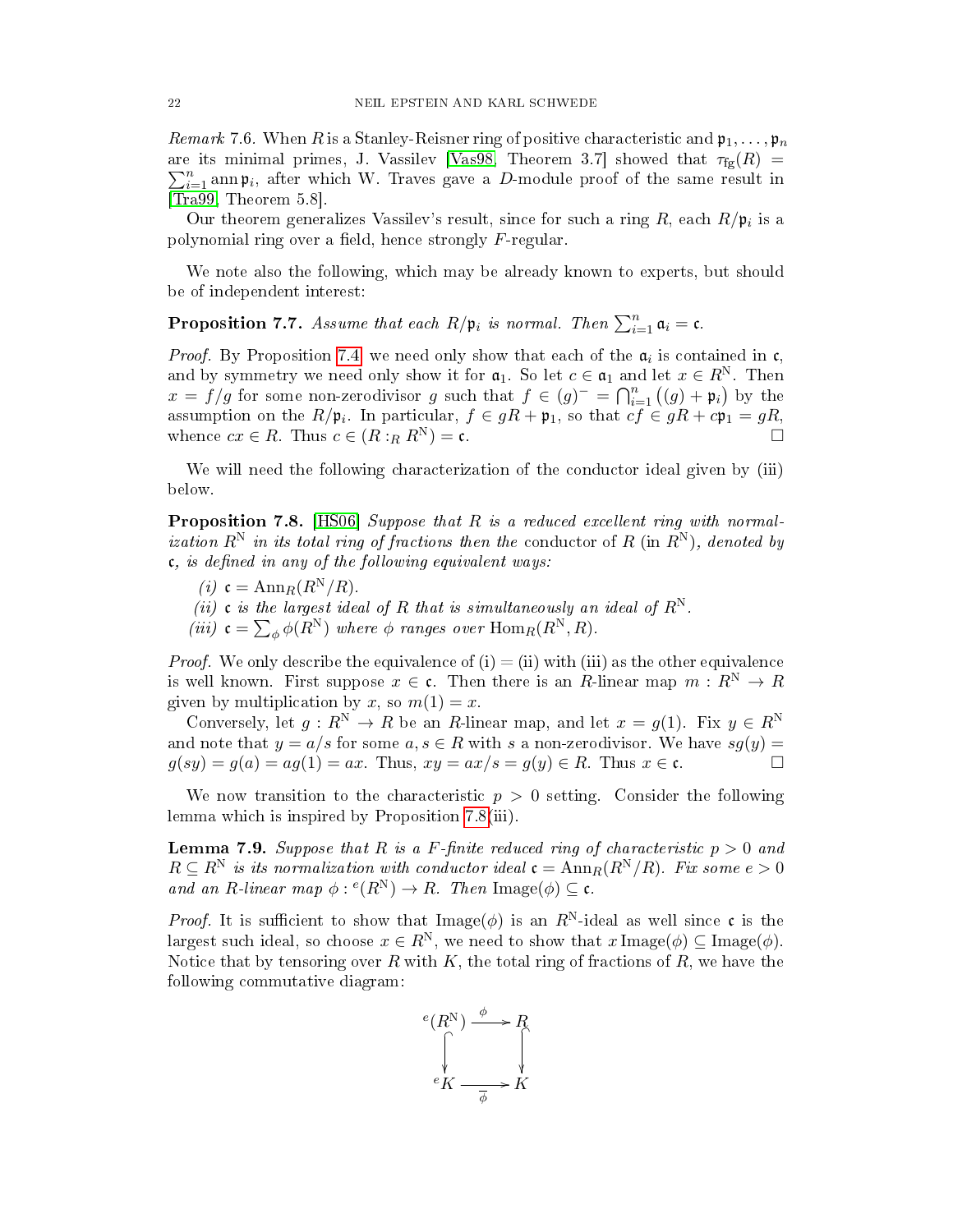where  $\overline{\phi}: {}^eK \cong {}^e(R^N) \otimes_R K \to K$  is induced by  $\phi$ . Note also that  $\overline{\phi}$  is  $R^N$ -linear. Now,

$$
x\phi\left(\mathcal{E}(R^N)\right) = x\overline{\phi}\left(\mathcal{E}(R^N)\right) = \overline{\phi}\left(x^e(R^N)\right) \subseteq \overline{\phi}\left(\mathcal{E}(R^N)\right) = \text{Image}(\phi)
$$

which completes the proof. Note that this also implies that any map  $\phi: {}^e(R^N) \to$  $R \subseteq R^N$  is also  $R^N$ -linear.

Now we apply our transformation rule for test ideals, Corollary [6.5,](#page-19-1) to the inclusion  $R \subseteq R^N$ .

<span id="page-22-3"></span>**Theorem 7.10.** Suppose that R is an F-finite reduced ring of characteristic  $p > 0$ and that  $R \subseteq R^N$  is its normalization with conductor c. If  $R^N$  is strongly F-regular, then

$$
\mathfrak{c} = \tau_{fg}(R) = \tau_b(R).
$$

*Proof.* First recall that  $\tau_{fg}(R) \supseteq \mathfrak{c}$ , by Proposition [7.3.](#page-20-2) Thus we now have the containments

$$
\tau_b(R) \subseteq \tau_{\textnormal{fg}}(R) \subseteq \mathfrak{c}.
$$

On the other hand by Corollary [6.5,](#page-19-1)

$$
\tau_b(R) = \sum_{e \geq 0} \sum_{\phi \in \operatorname{Hom}_R(e(R^{\mathrm{N}}),R)} \phi({}^e\tau_b(R^{\mathrm{N}})) = \sum_{e \geq 0} \sum_{\phi \in \operatorname{Hom}_R(e(R^{\mathrm{N}}),R)} \phi({}^eR^{\mathrm{N}})
$$

We claim that the right side is equal to  $\mathfrak{c}$  (Lemma [7.9](#page-21-1) already gives us one containment  $\subseteq$ , but this is the containment we already have). For the other containment, we simply observe that  $R^{N} \to {}^{e}R^{N}$  splits as a map of  $R^{N}$ -modules (and so also as a map of  $R$ -modules) and so the natural factorization

$$
\text{Hom}_{R}(^{e}R^{N}, R) \xrightarrow{\alpha} \text{Hom}_{R}(R^{N}, R) \to \text{Hom}_{R}(R, R) = R
$$

has surjective map  $\alpha.$  Thus the image of  $\mathrm{Hom}_R(eR^{\scriptstyle \mathrm{N}},R)$  in  $R$  is equal to  $\mathfrak{c},$  the image of  $\text{Hom}_R(R^N, R) \to R$ .

Remark 7.11. This theorem generalizes D. McCulloch's result [\[McC97,](#page-23-19) Lemma 5.3.3] that  $\tau_{\text{fg}}(R) = \mathfrak{c}(R)$  for a reduced binomial ring R of positive characteristic, because the normalization of such a ring is strongly  $F$ -regular by Smith [\[Smi01,](#page-23-20) proof of the last Corollary].

#### **REFERENCES**

- <span id="page-22-1"></span>[Bli09] MANUEL BLICKLE, Test ideals via algebras of  $p^{-e}$ -liner maps, to appear in J. Algebraic Geom., arXiv:0912.2255.
- <span id="page-22-2"></span>[BB09] MANUEL BLICKLE AND GEBHARD BÖCKLE, Cartier modules: finiteness results, to appear in J. Reine Angew. Math., arXiv:0909.2531.
- <span id="page-22-5"></span>[Bou98] Nicolas Bourbaki, Commutative algebra. Chapters 17, Elements of Mathematics (Berlin), Springer-Verlag, Berlin, 1998, Translated from the French, Reprint of the 1989 English translation.
- <span id="page-22-4"></span>[BS02] Ana Bravo and Karen E. Smith, Behavior of test ideals under smooth and étale *homomorphisms*, J. Algebra  $247$  (2002), no. 1, 78-94.
- <span id="page-22-0"></span>[BM10] HOLGER BRENNER AND PAUL MONSKY, Tight closure does not commute with localization, Ann. of Math.  $(2)$  171  $(2010)$ , no. 1, 571-588.
- <span id="page-22-6"></span>[BH97] Winfried Bruns and Jürgen Herzog, Cohen-Macaulay rings, revised ed., Cambridge Studies in Advanced Mathematics, vol. 39, Cambridge University Press, Cambridge, 1997.
- <span id="page-22-7"></span>[Gab04] OFER GABBER, Notes on some t-structures, Geometric aspects of Dwork theory. Vol. I, II, Walter de Gruyter GmbH & Co. KG, Berlin, 2004, pp.  $711-734$ .